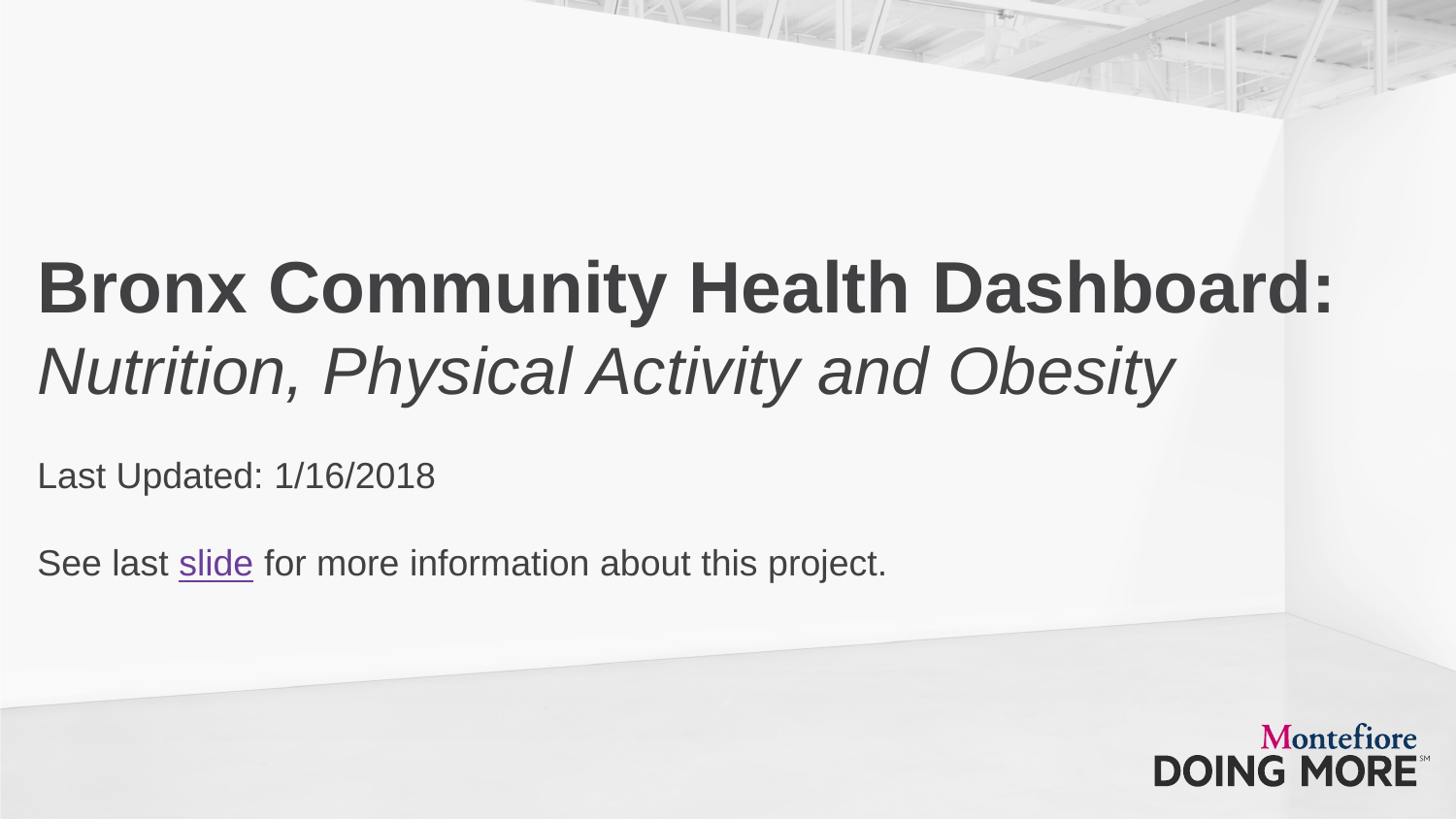### **More than one- third of children in the USA are overweight or obese**

2

30.9 29.0

26.6 26.1 24.0

21.4

17.6

40 30 20 10 0

14.9 14.4

37.0 35.9



Data source: OECD Health Data, 2012. International Association for the Study of Obesity (2011). Children defined as those aged 5-17 years of age.

0 10 20 30 40 50

Montefiore **DOING MORE**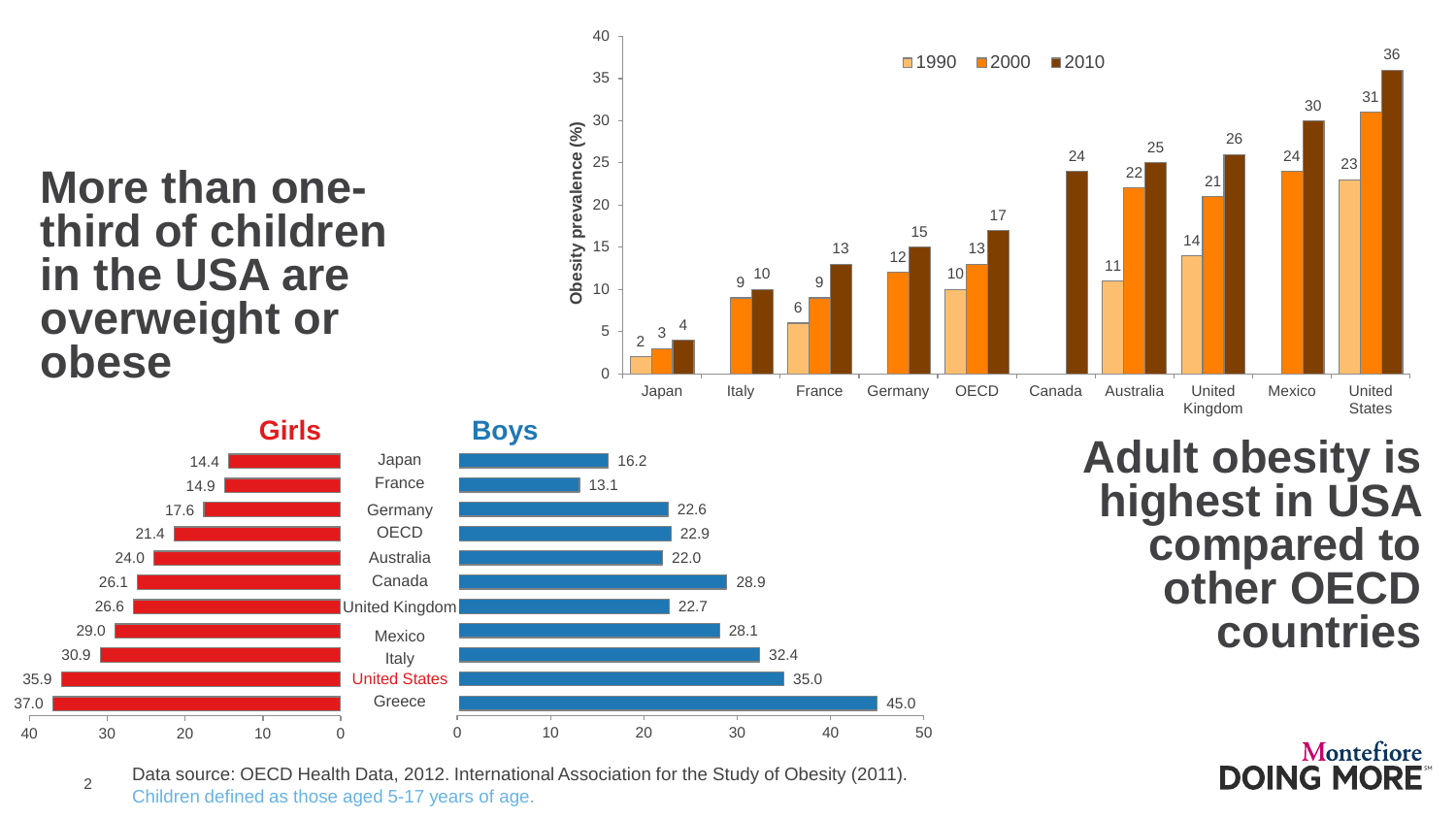### **Youth (Grades 9-12) Nutrition**

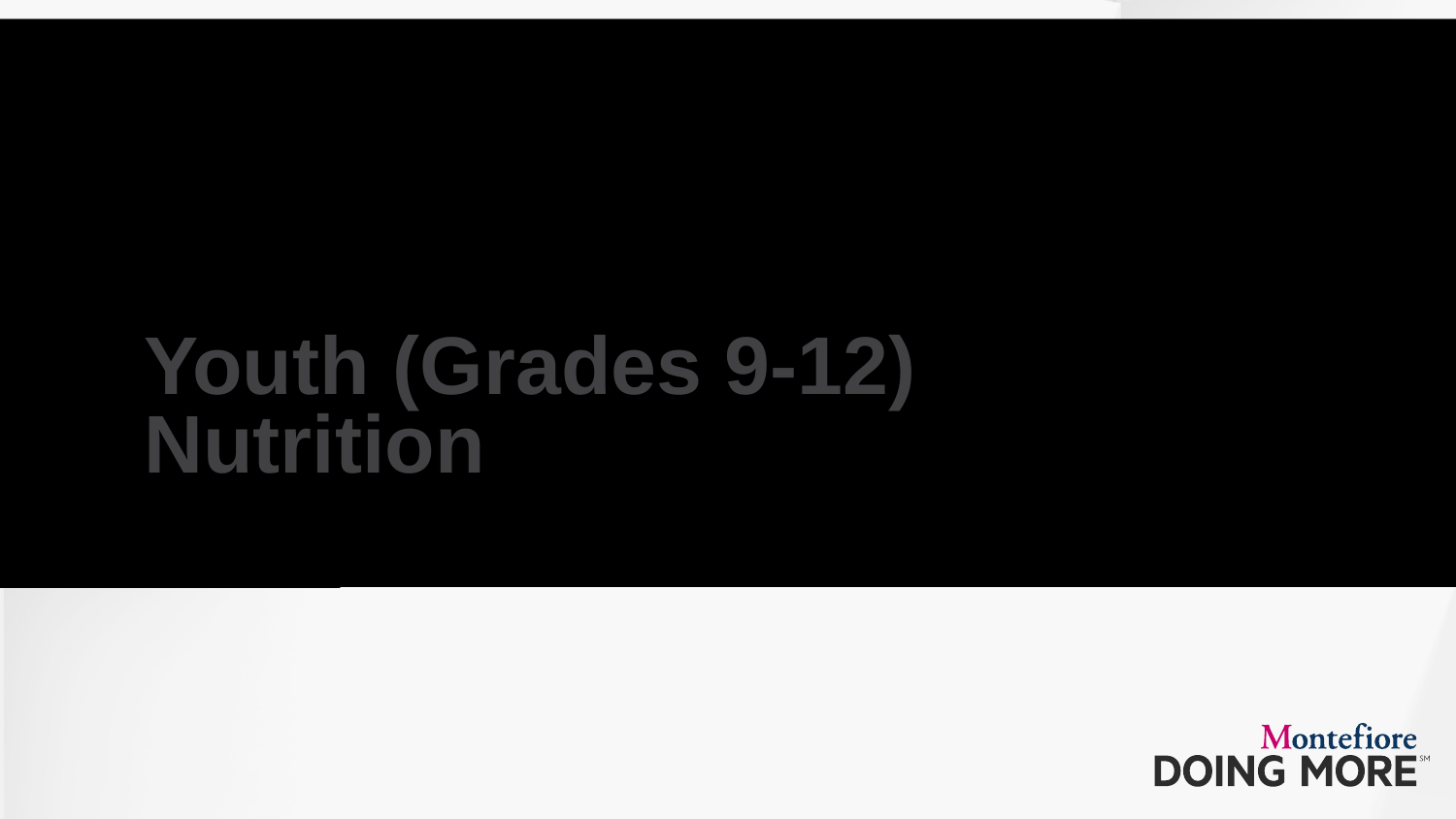### **The Bronx has the highest percent of youth that report not consuming any fruit or vegetables in the past 7 days**



**DOING MORE** 

Data source: New York City Youth Risk Behavior Survey, 2007-2015 (Grades 9-12). Data captured biennially and not available before 2007.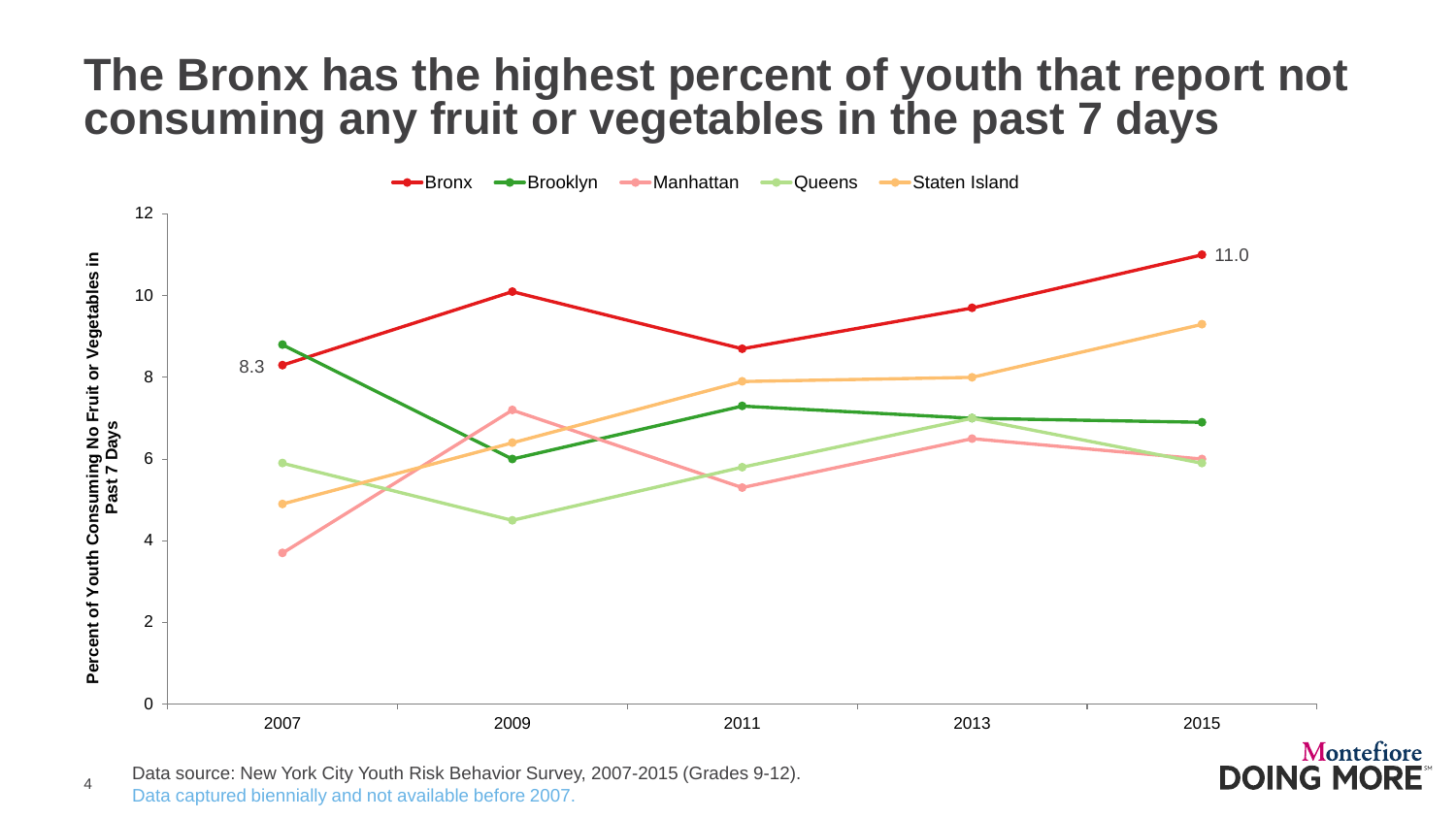### **Male Bronx youth have a higher percent reporting no consumption of fruit or vegetables in the last 7 days**



5 Data source: New York City Youth Risk Behavior Survey, 2007-2015 (Grades 9-12). Data captured biennially and not available before 2007.

Montefiore **DOING MORE**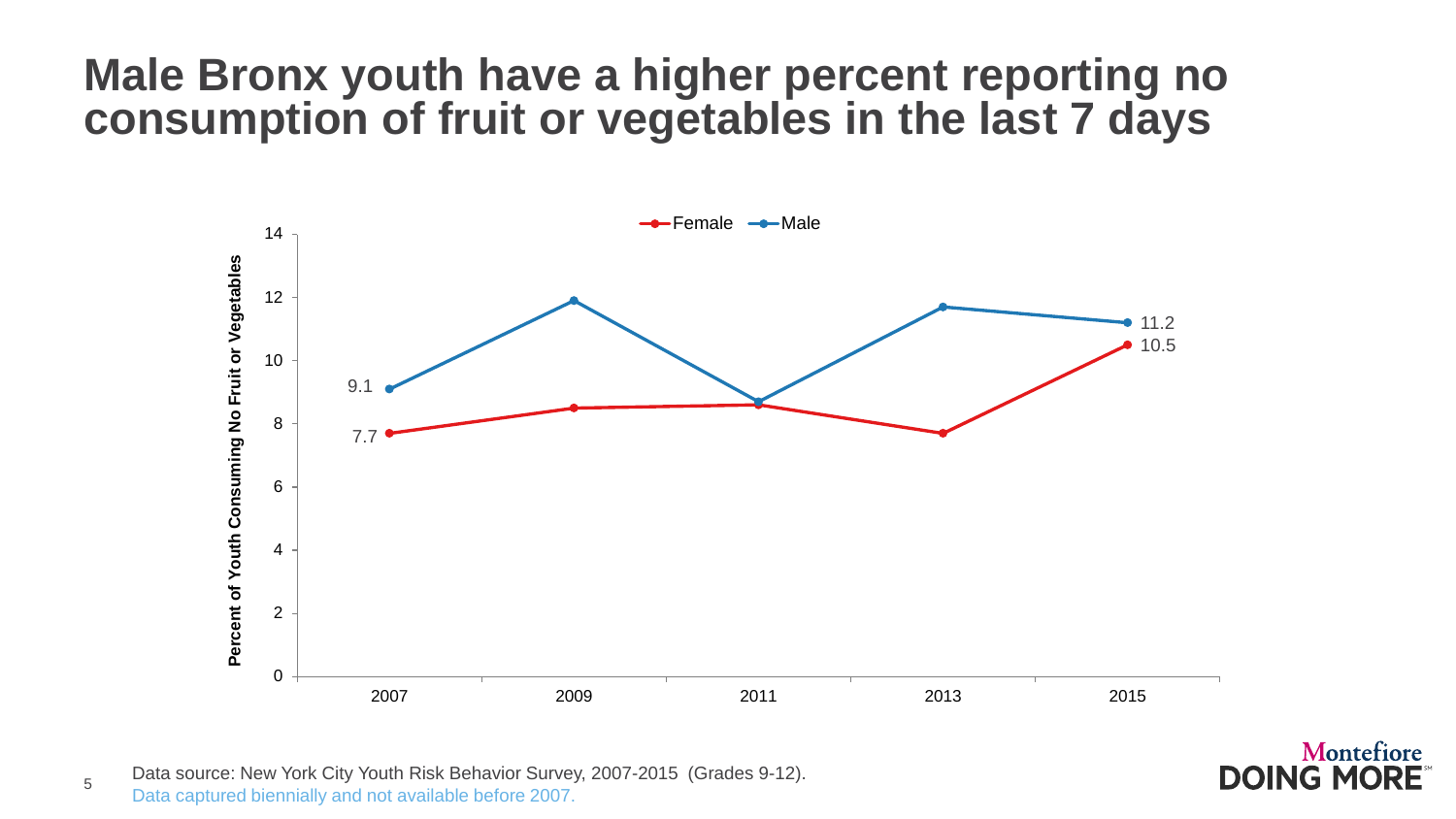### **Bronx males, 18 years and older, and Hispanic youth are most likely to report not consuming any fruit or vegetables in the past 7 days**



**DOING MORE** 

Data source: New York City Youth Risk Behavior Survey, 2015 (Grades 9-12). Age group data is not age-adjusted.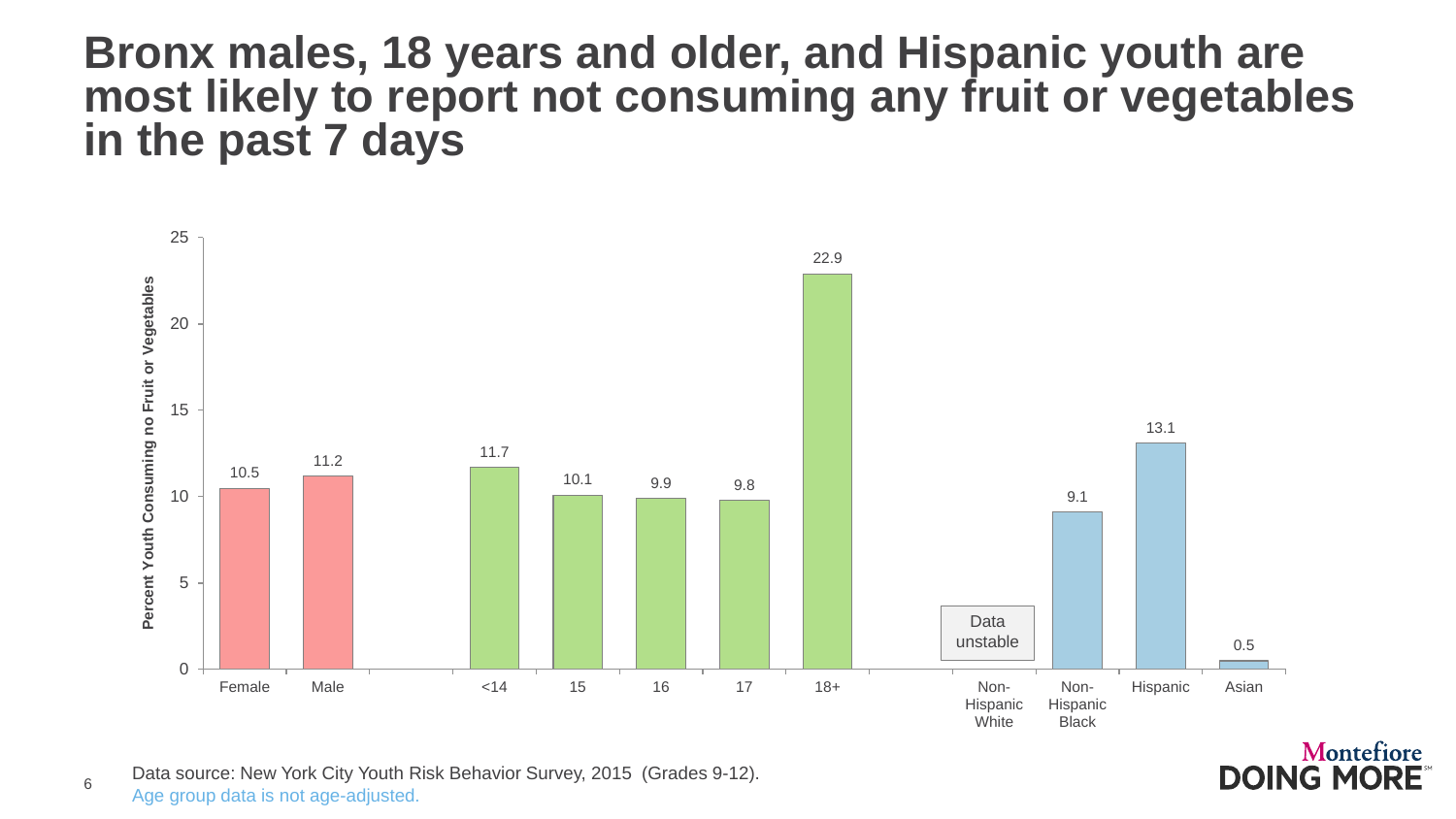### **The Bronx has the lowest percent of youth reporting consuming 4 or more servings of fruit and/or vegetables in the past 7 days**



Montefiore

**DOING MORE** 

Data source: New York City Youth Risk Behavior Survey, 2007-2015 (Grades 9-12). Analysis by Montefiore OCPH. Data captured biennially and not available before 2007.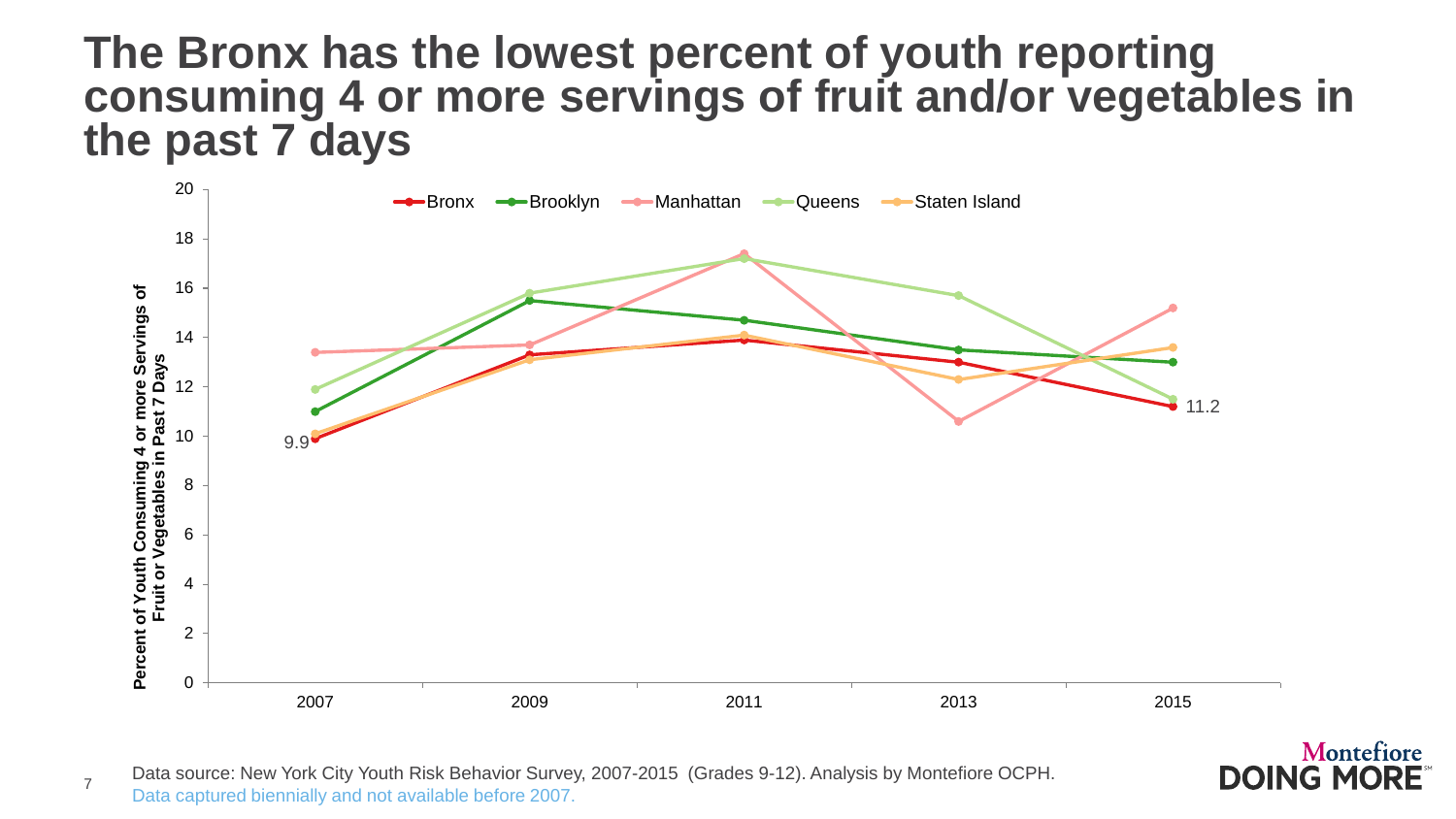### **Male Bronx youth have a higher percent reporting consumption of 4 or more servings of fruit or vegetables in the last 7 days**



Data source: New York City Youth Risk Behavior Survey, 2007-2015. Data captured biennially and not available before 2007.

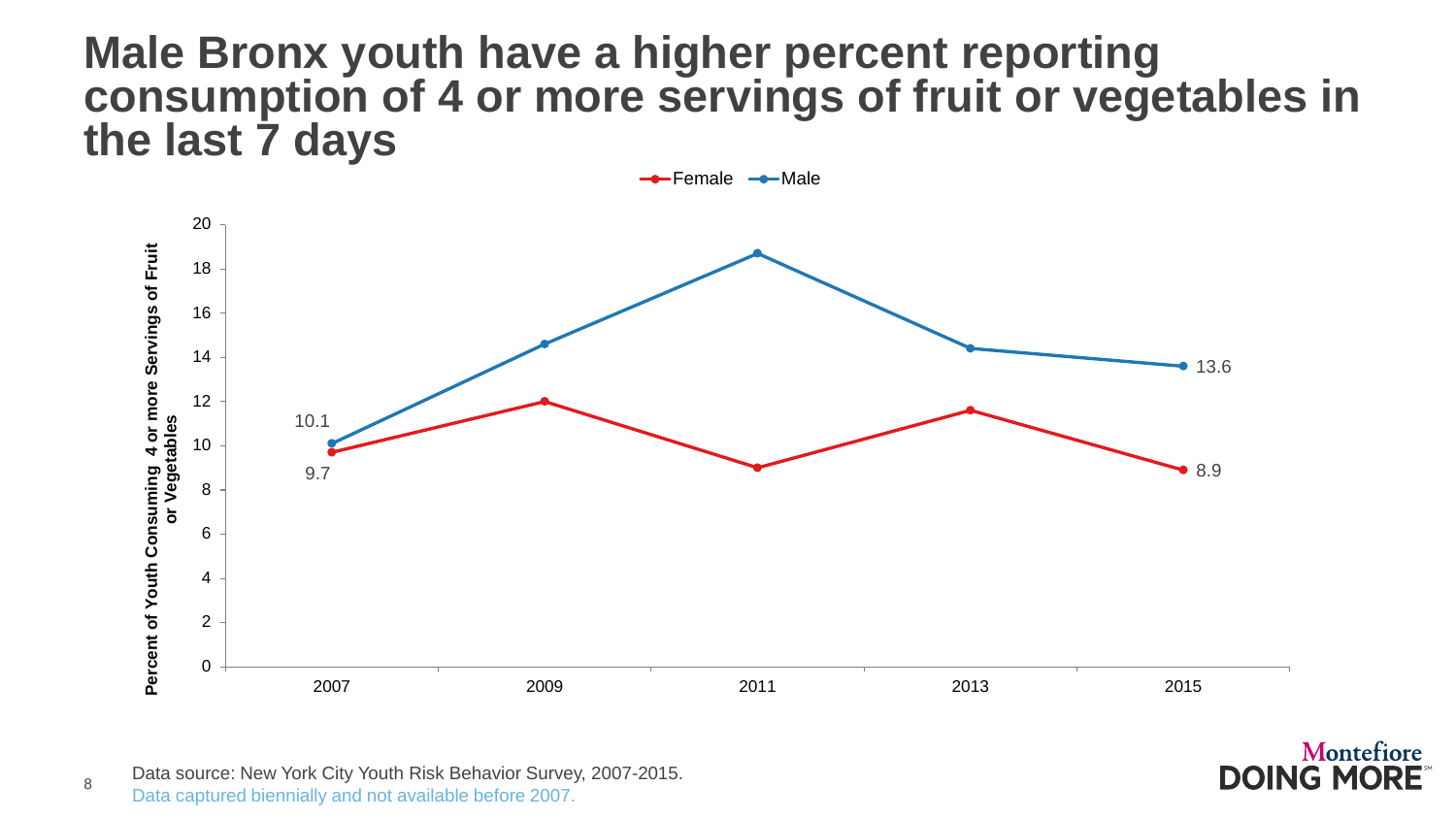### **Bronx males, 14 years and younger, and non-Hispanic white youth are most likely to report consuming 4 or more servings of fruit and/or vegetables in the past 7 days**



Montefiore **DOING MORE** 

9 Data source: New York City Youth Risk Behavior Survey, 2015. Age group data is not age-adjusted.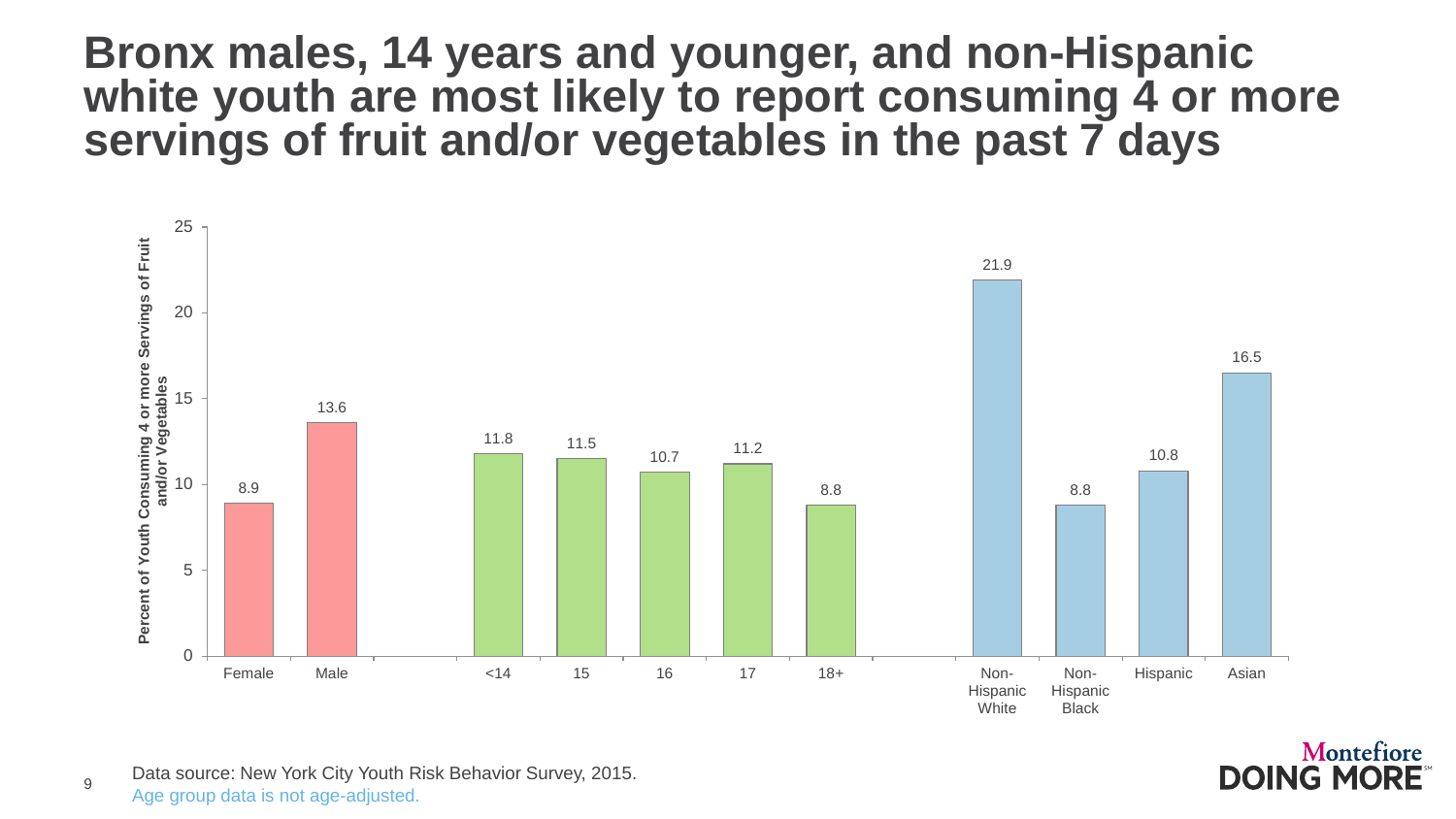### **The Bronx has the highest percent of youth reporting consumption of 1 or more sugary drinks in the past 7 days**



10 Data source: New York City Youth Risk Behavior Survey, 2007-2015. Data from 2007-2011 not comparable to data from 2013 and later years.

#### Montefiore **DOING MORE**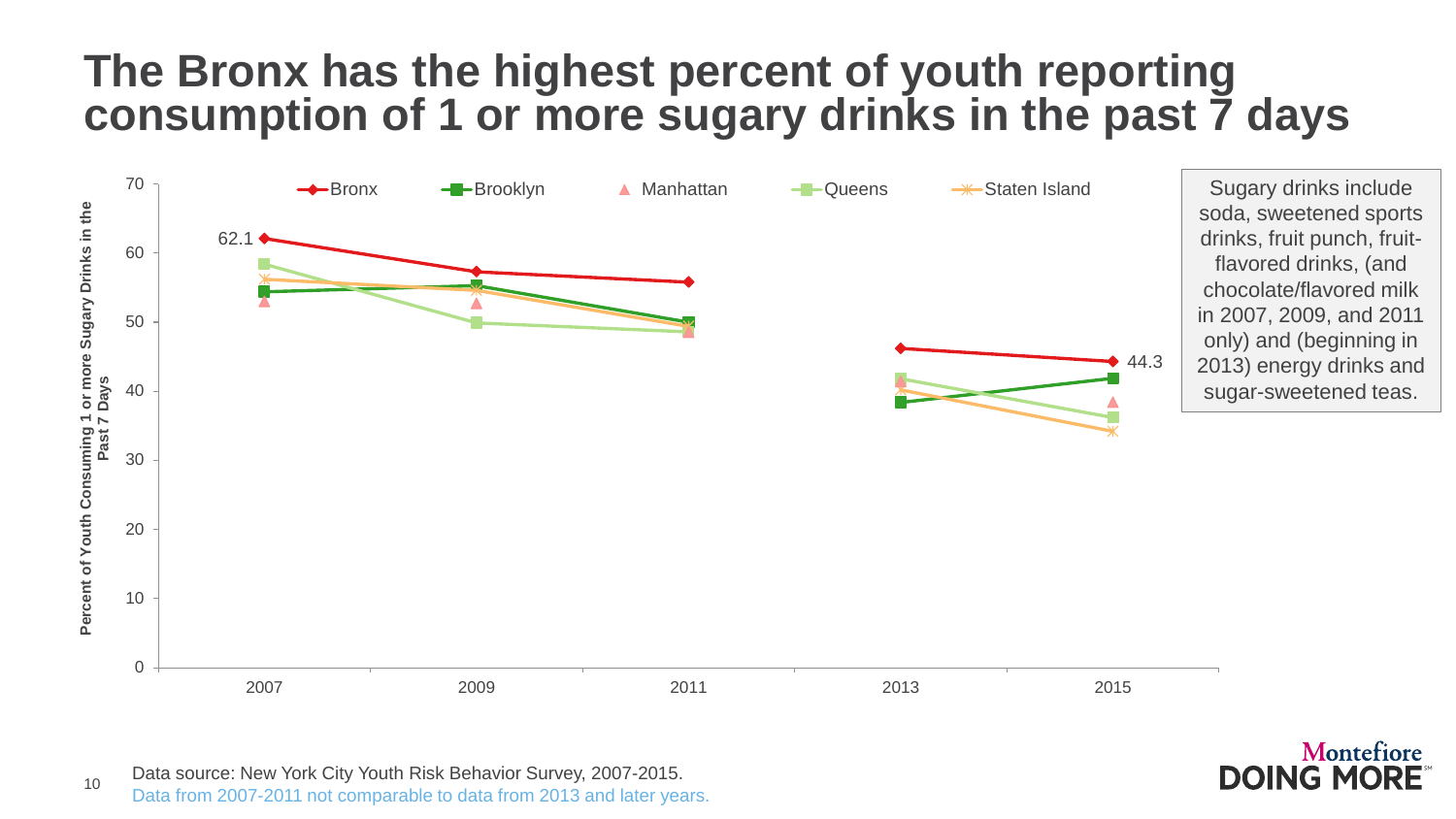### **Male Bronx youth have a higher percent reporting consumption of 1 or more servings of sugary drinks in the last 7 days**



Data source: New York City Youth Risk Behavior Survey, 2007-2015. Data captured biennially and not available before 2007.

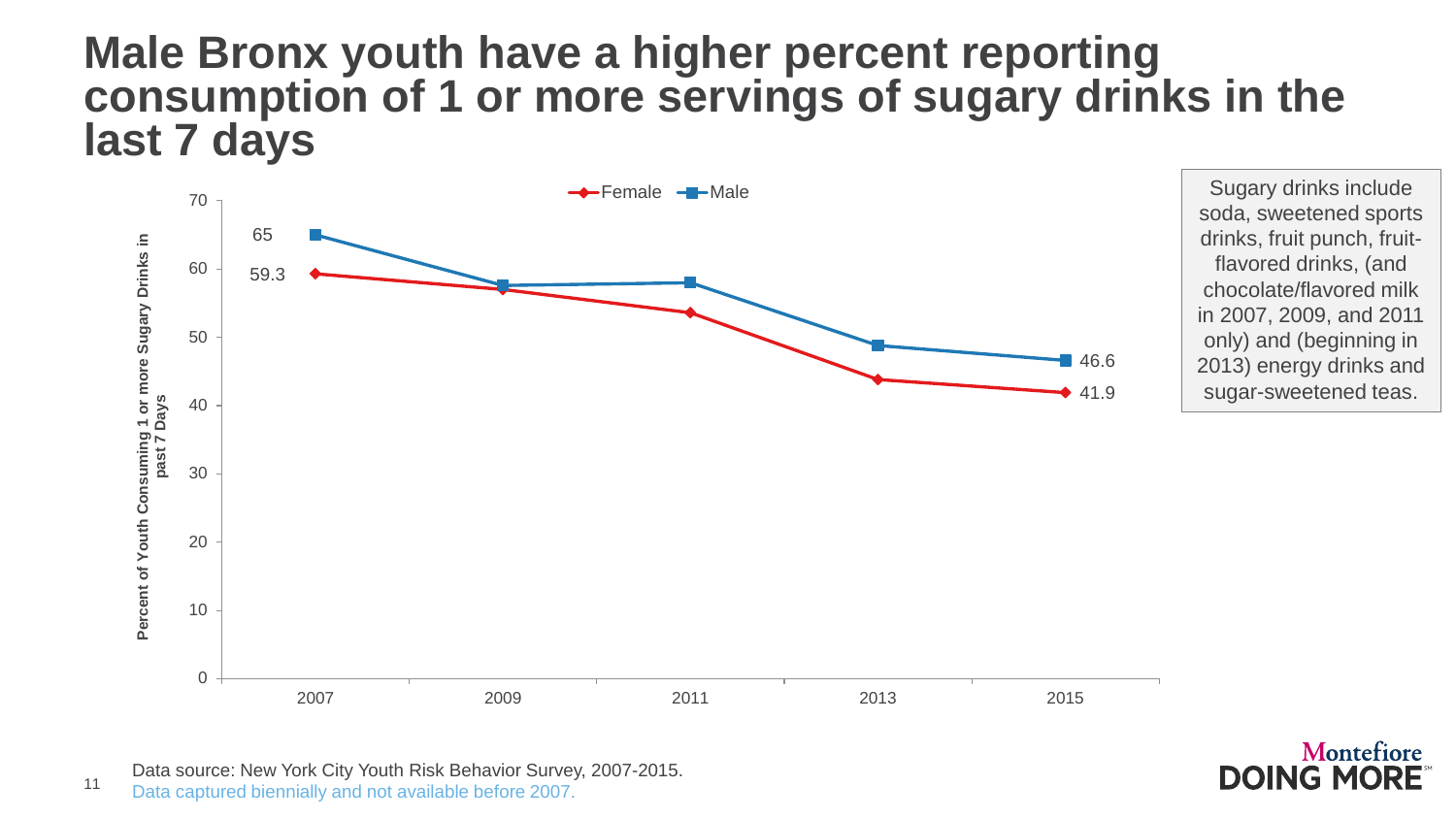### **Bronx males, 14 years and younger, and non-Hispanic black youth are most likely to report consuming 1 or more sugary drinks in the past 7 days**



Montefiore **DOING MORE**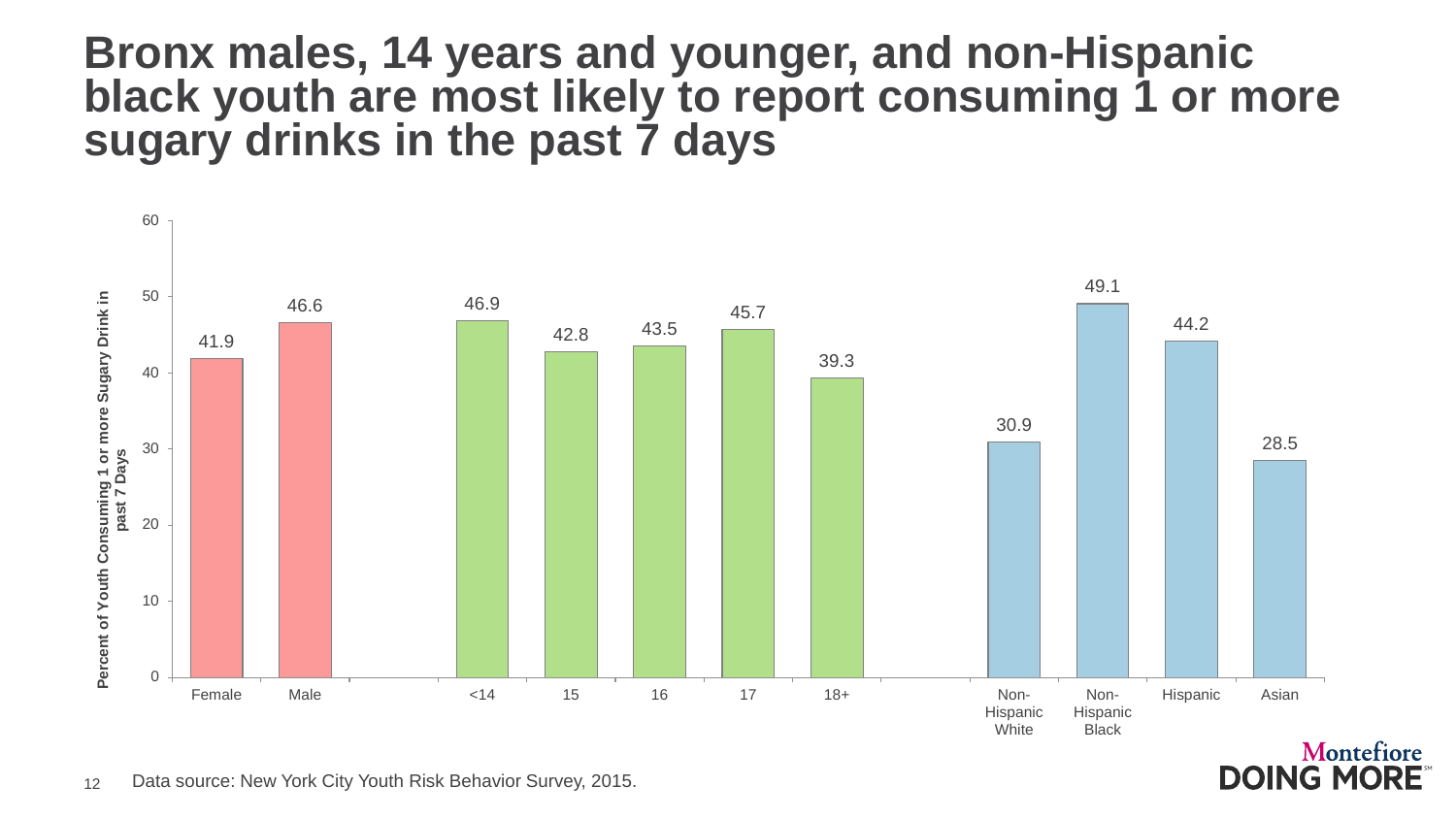### **The Bronx has the highest percentage of youth consuming one or more sodas in the last 7 days**



13 Data source: New York City Youth Risk Behavior Survey, 2005-2015 (Grades 9-12). Data captured biennially.

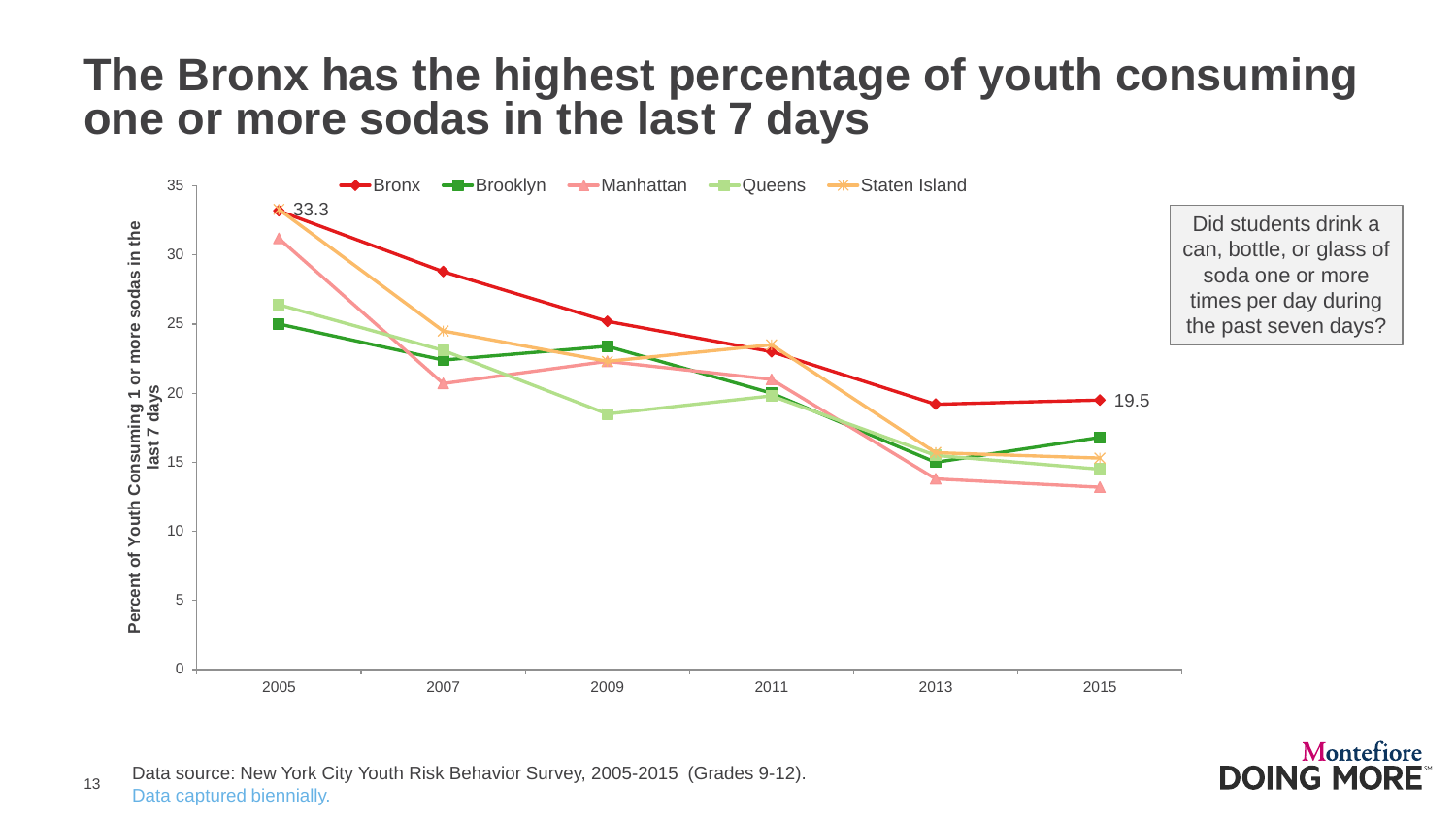### **Male Bronx youth have a higher percent reporting consumption of 1 or more sodas in the last 7 days**



**DOING MORE**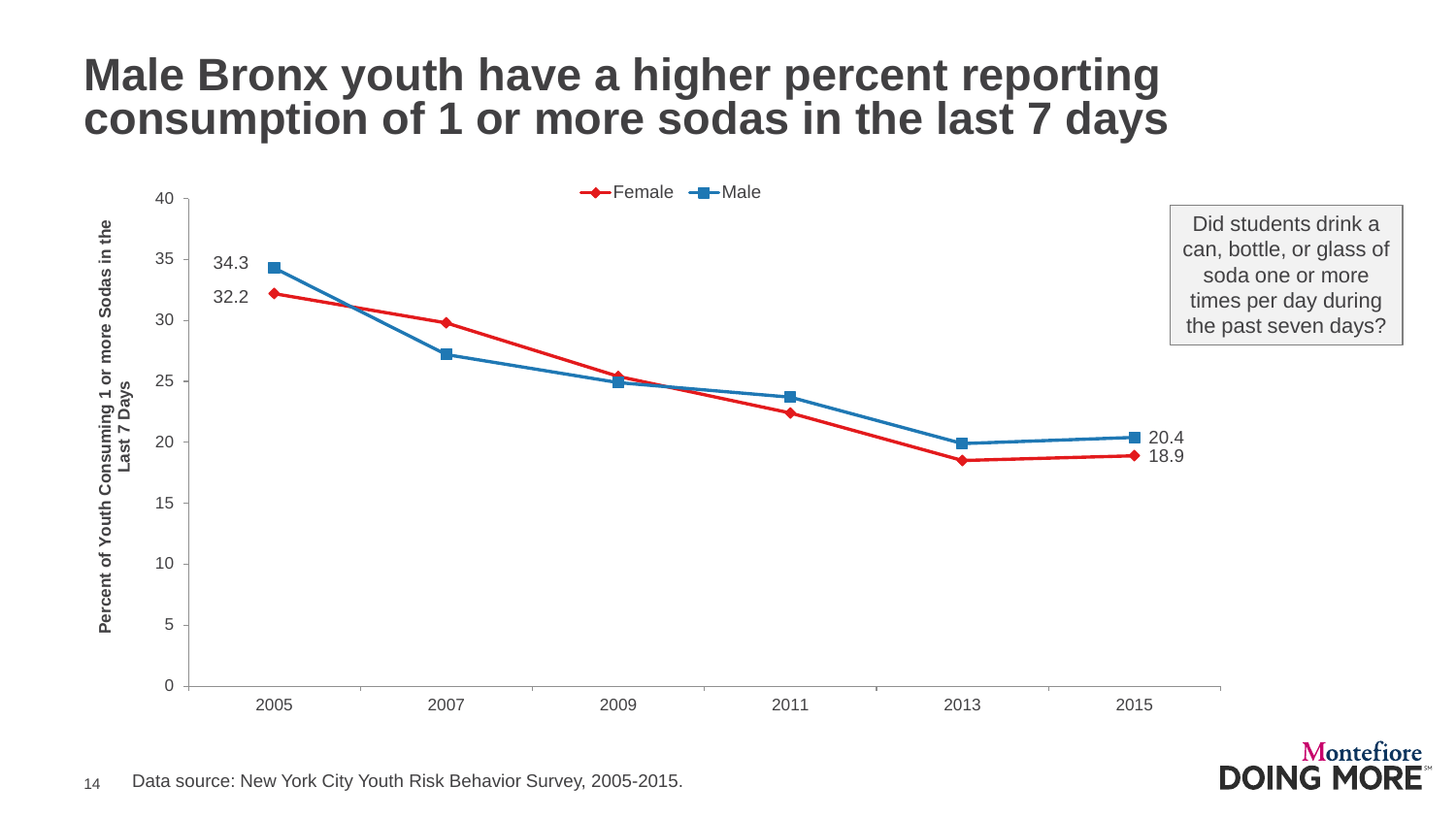### **Bronx males, 18 years and older, and non-Hispanic black youth are most likely to report consuming 1 or more sodas in the past 7 days**

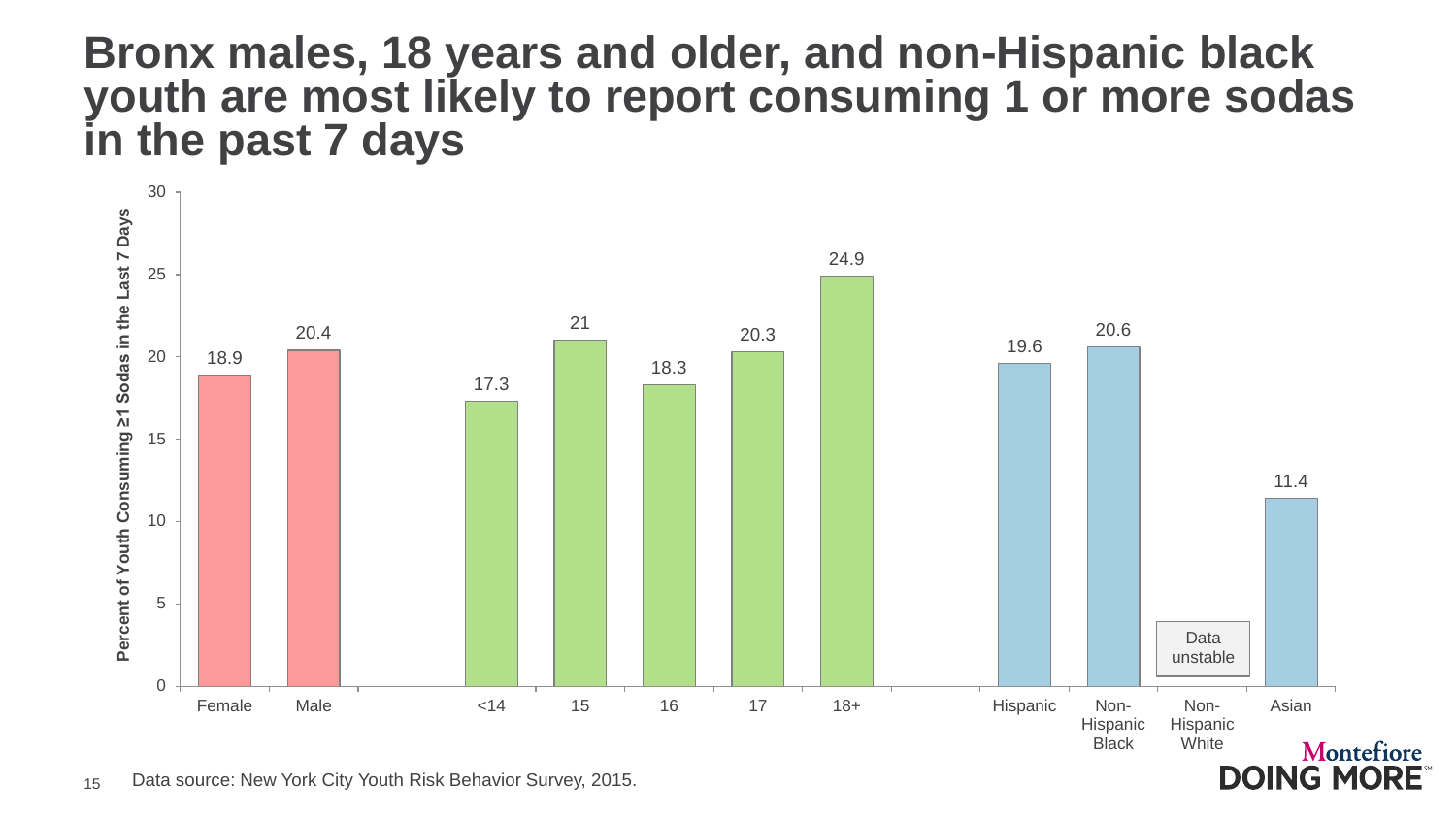# **Adult Nutrition:**  Fruits/vegetables & sugar-<br>sweetened beverages

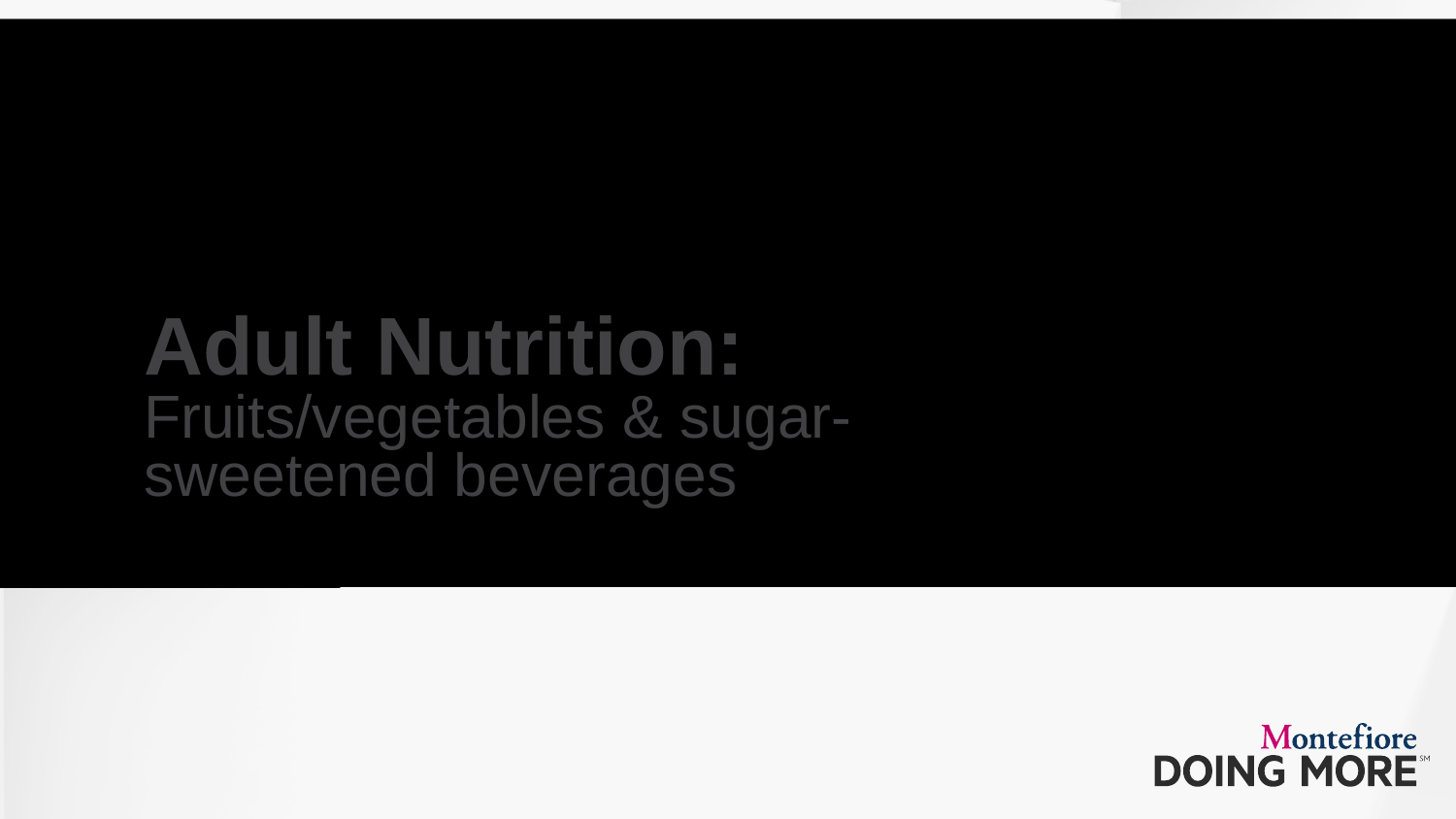### **The Bronx has the lowest percentage of adults that report eating 5 or more servings of fruit and/or vegetables in a day**



Montefiore **DOING MORE** 

17 Data source: Community Health Survey, 2002-2016. Data not collected and available in 2003 and 2005-2007.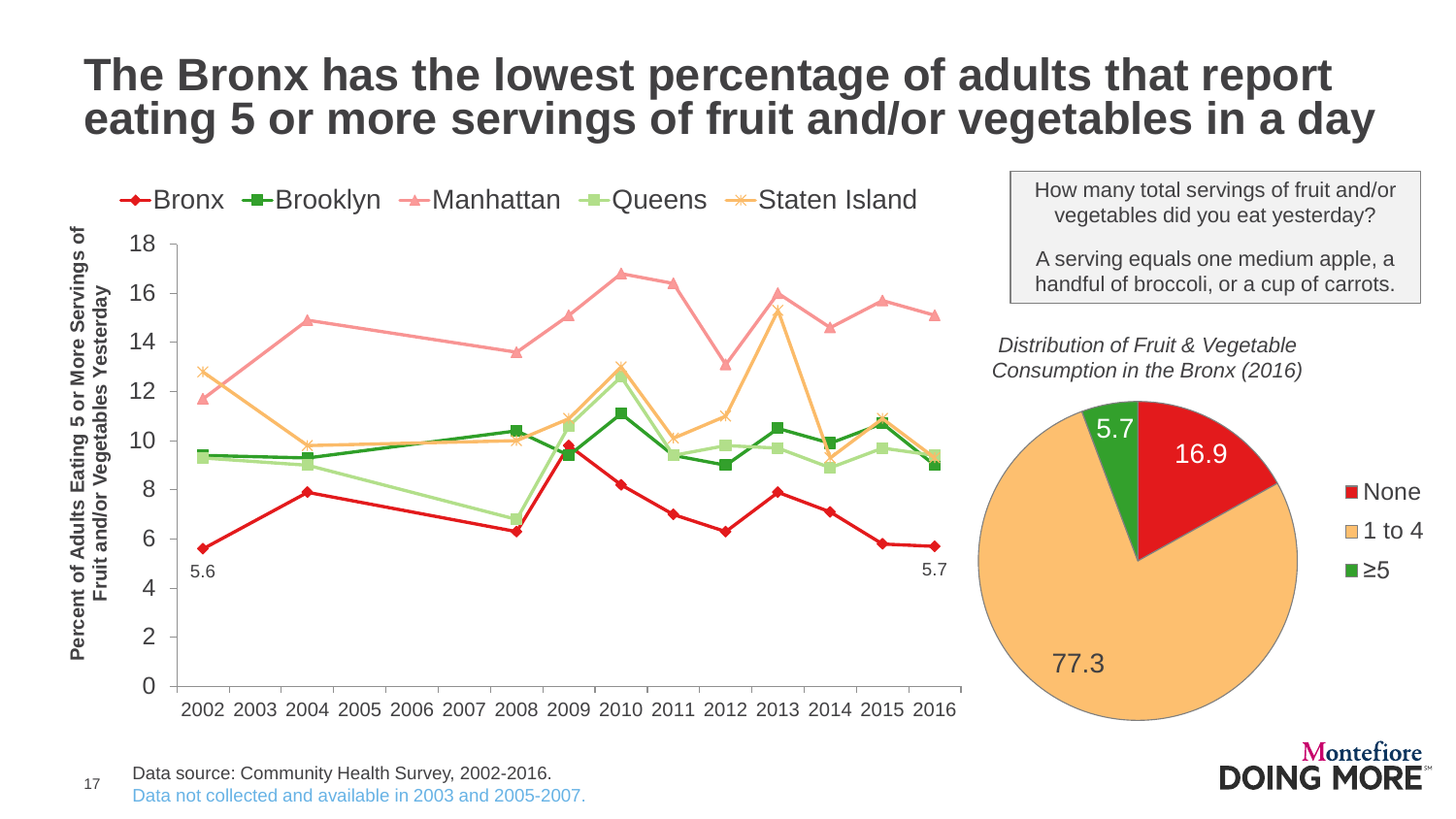### **Individuals of higher socioeconomic status are more likely to consume ≥5 servings of fruits and vegetables**



18 Data source: Community Health Survey, 2016.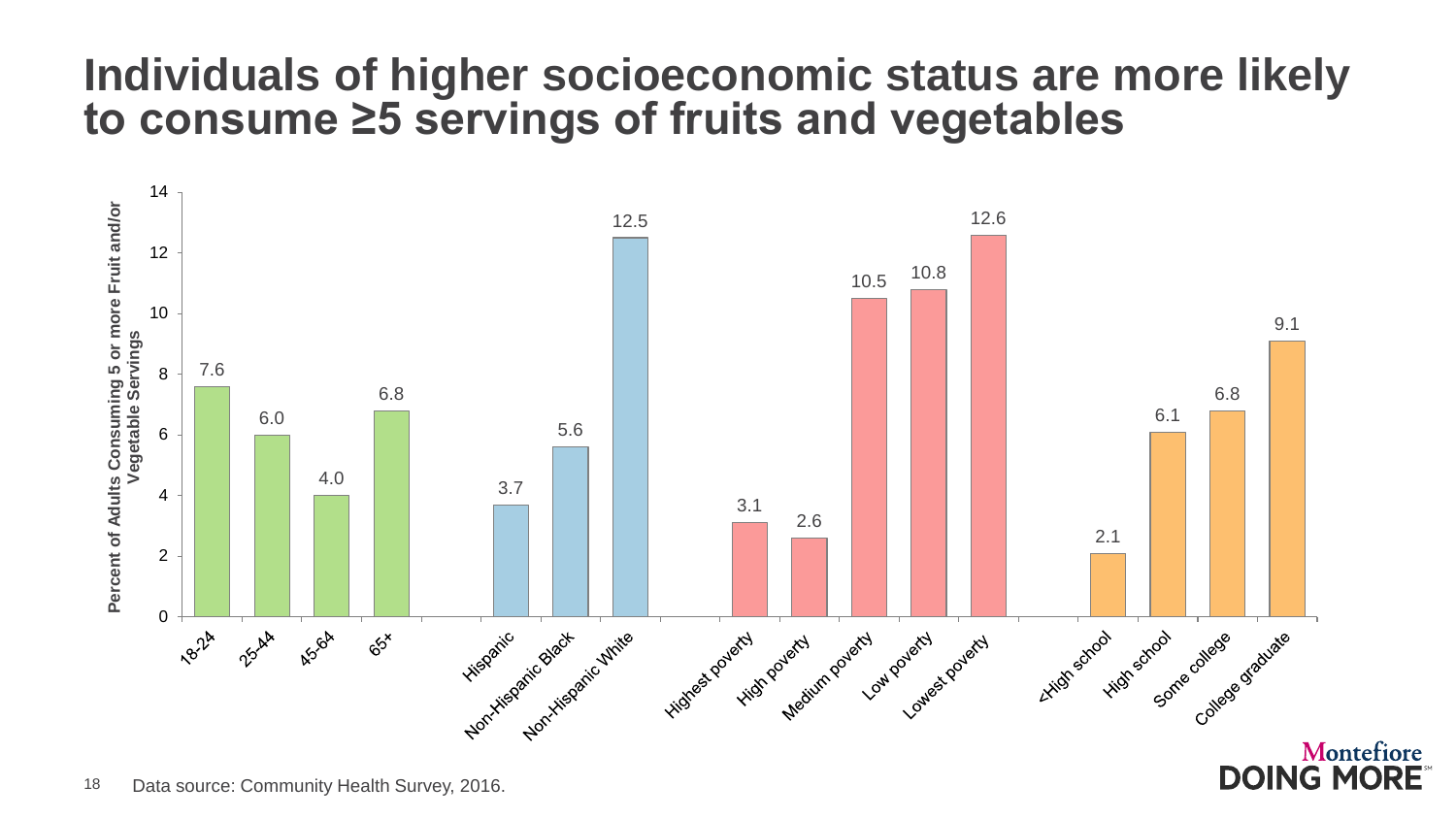### **Sugar-sweetened beverage consumption has declined throughout New York City, but remains highest in the Bronx**



19 Data source: Community Health Survey, 2007-2016. Data not collected or available before 2007.

Montefiore **DOING MORE**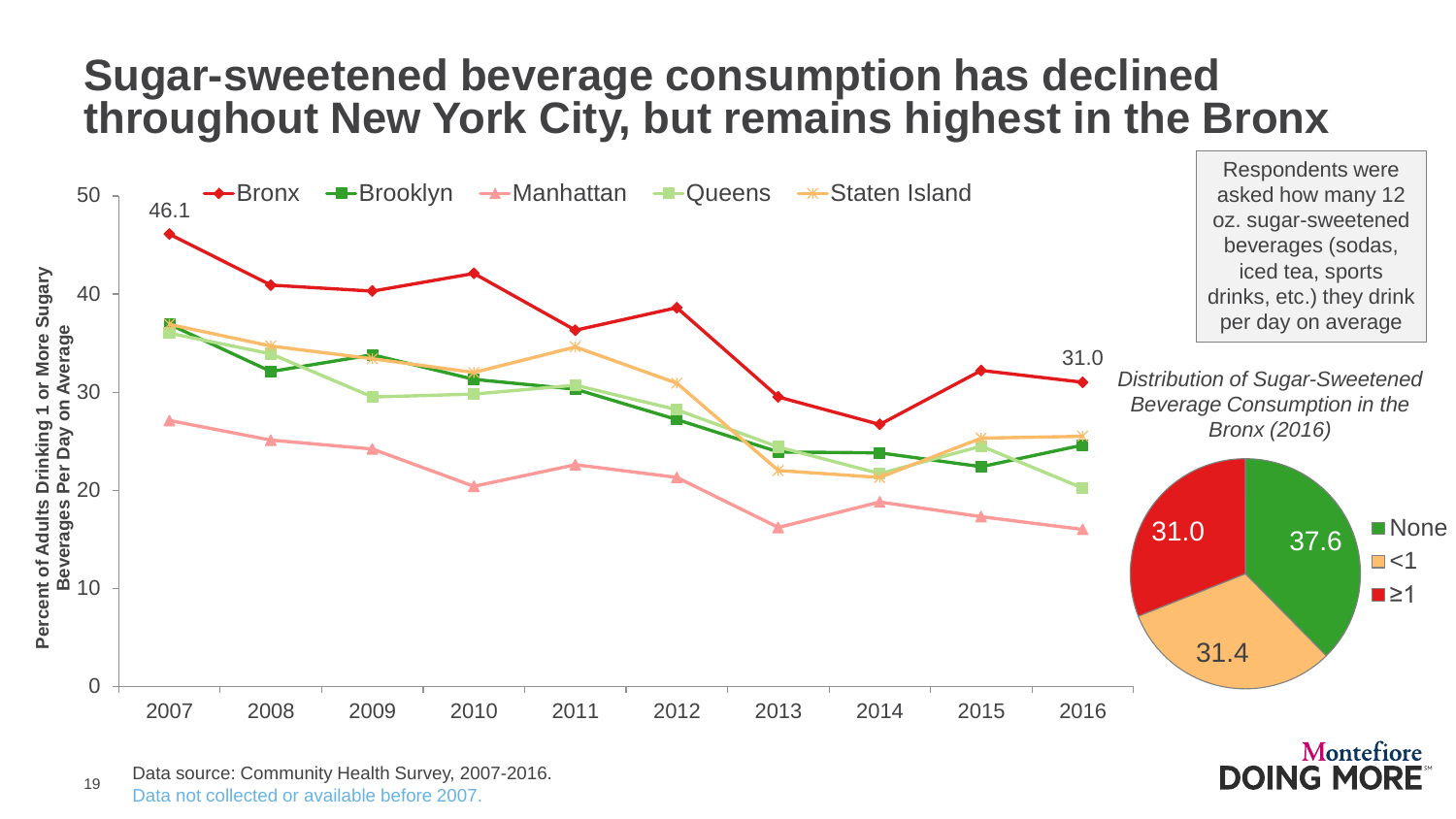#### **Bronx males are more likely to drink one or more sugary beverages per day, but consumption has declined among both sexes**



Montefiore

**DOING MORE** 

20 Data source: Community Health Survey, 2007-2016. Data not collected or available before 2007.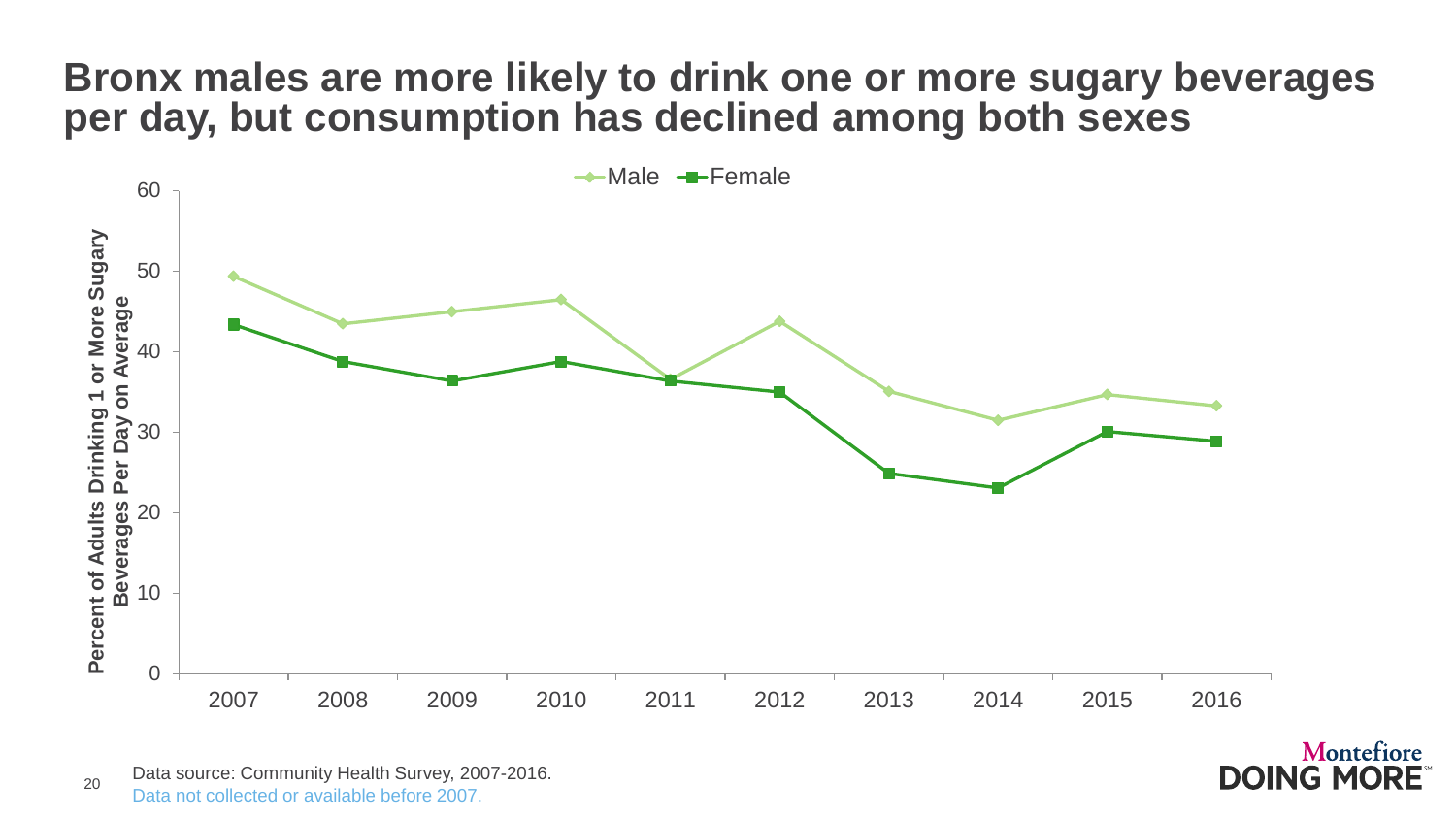#### **Younger adults, non-Hispanic black adults and those with less education are more likely to consume sugar-sweetened beverages**



21 Data source: Community Health Survey, 2016. Age group data is not age-adjusted.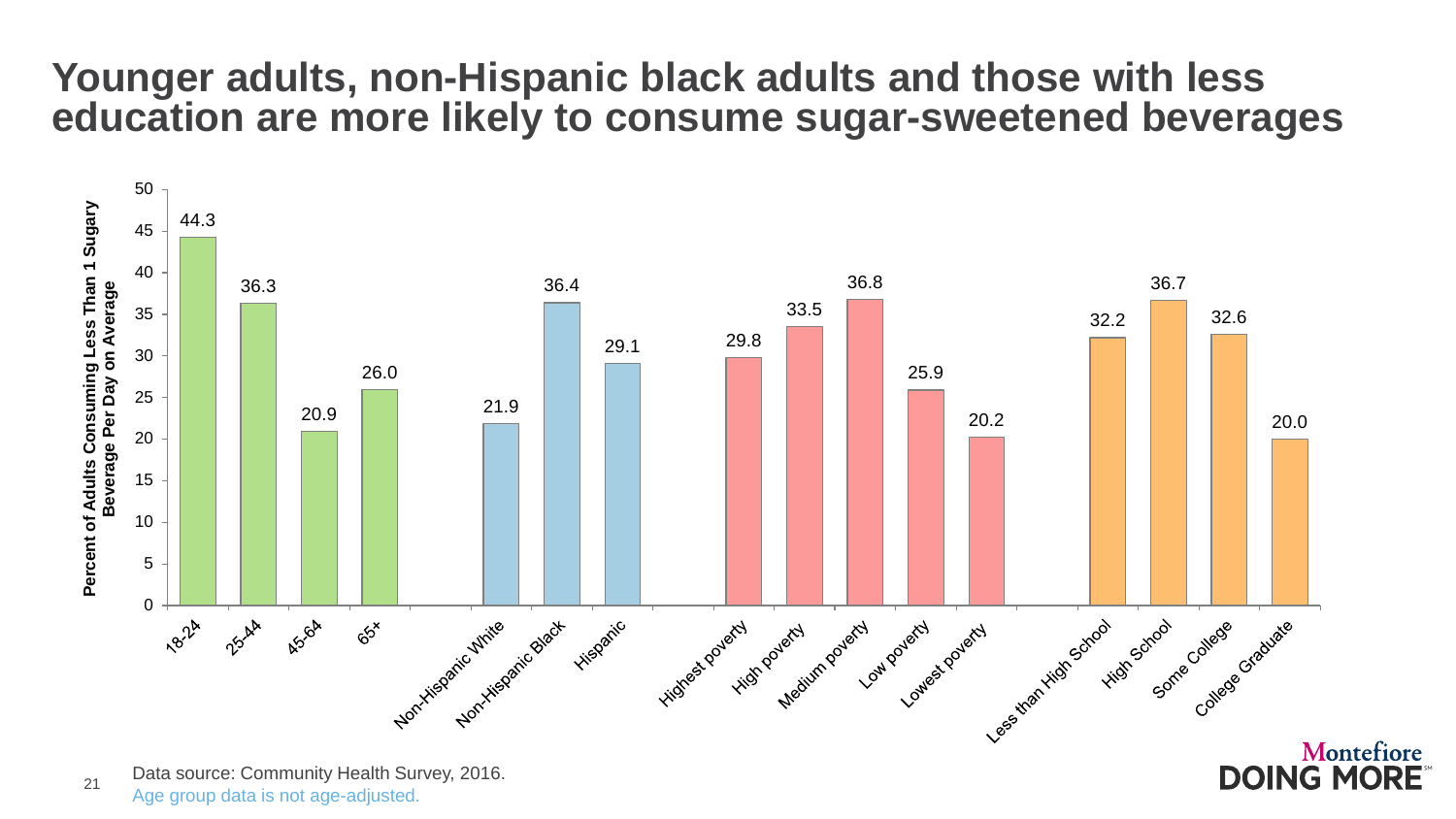### **Youth (Grades 9-12) Exercise**

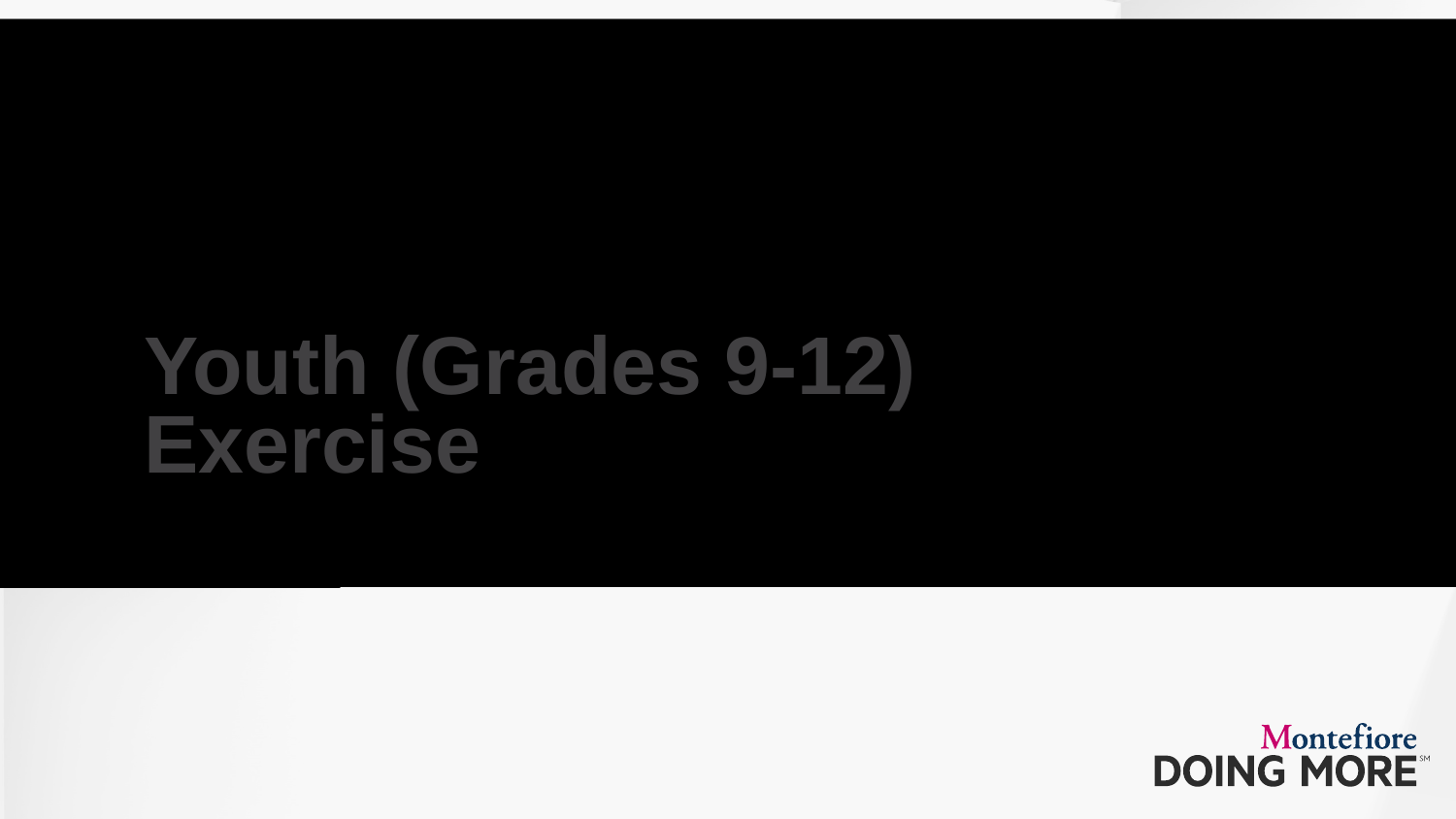### **The Bronx has the third highest percent of youth reporting being physically active for 60 minutes throughout the last week**



**DOING MORE** 

23 Data source: New York City Youth Risk Behavior Survey, 2007-2015 (Grades 9-12). Data captured biennially and not available before 2007.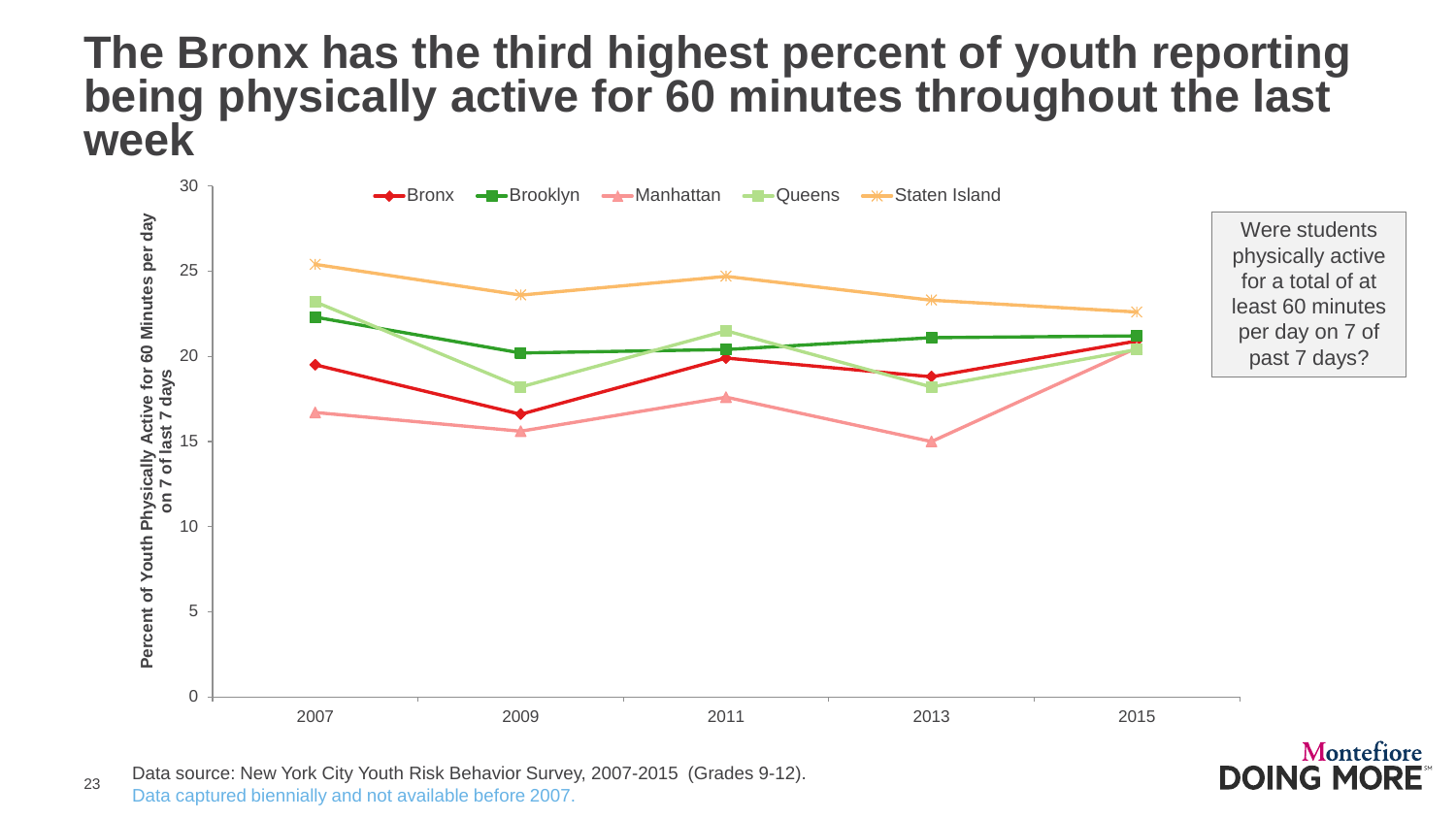### **A greater percent of Bronx male youth report being physically active for 60 minutes each day in the last 7 days**



Montefiore

**DOING MORE** 

24 Data source: New York City Youth Risk Behavior Survey, 2007-2015 (Grades 9-12). Data captured biennially and not available before 2007.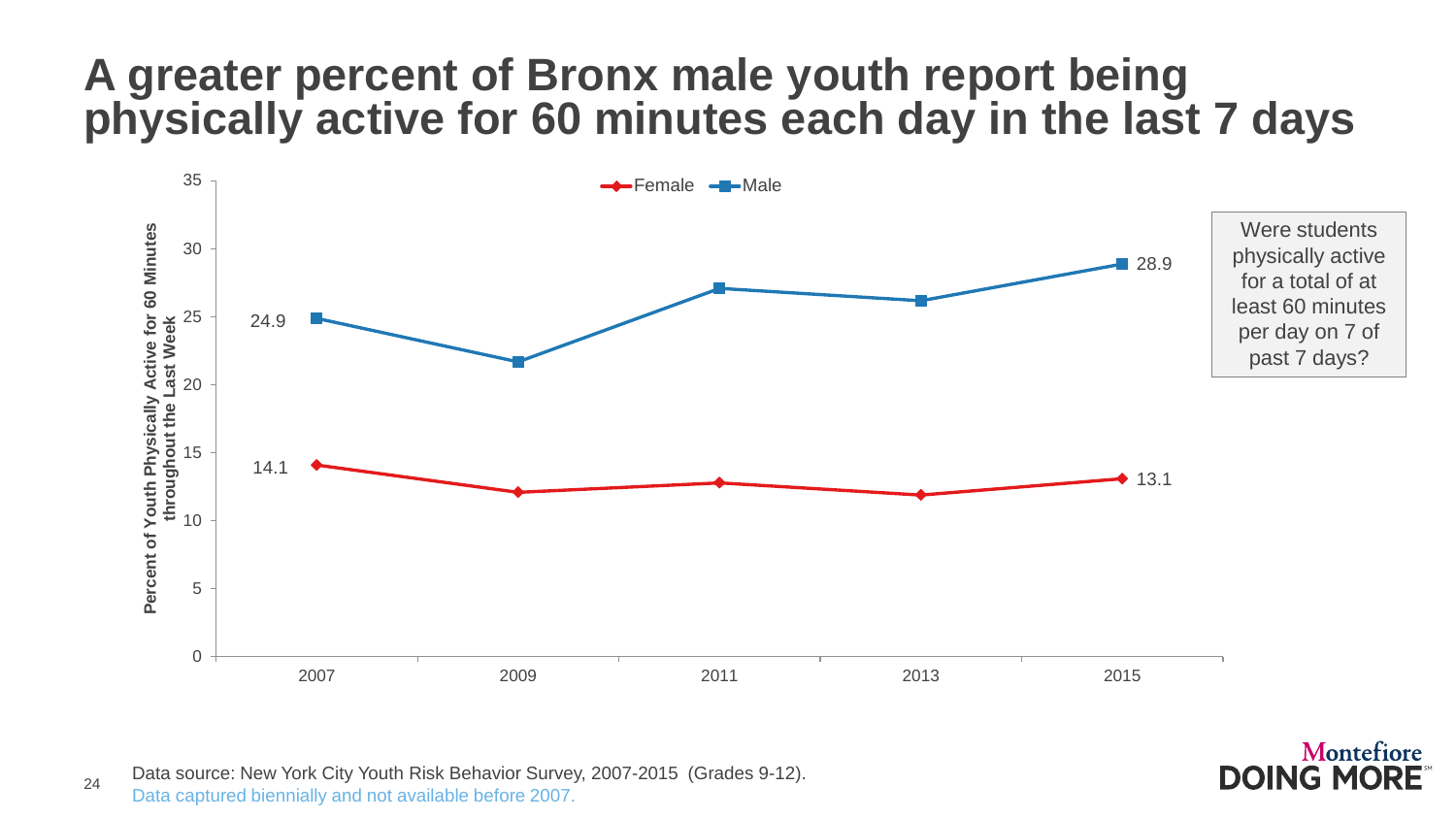#### **Bronx males, aged16, and non-Hispanic black youth are most likely to have exercised for 60 minutes each day of the last week**





25 Data source: New York City Youth Risk Behavior Survey, 2015 (Grades 9-12). Age group data is not age-adjusted.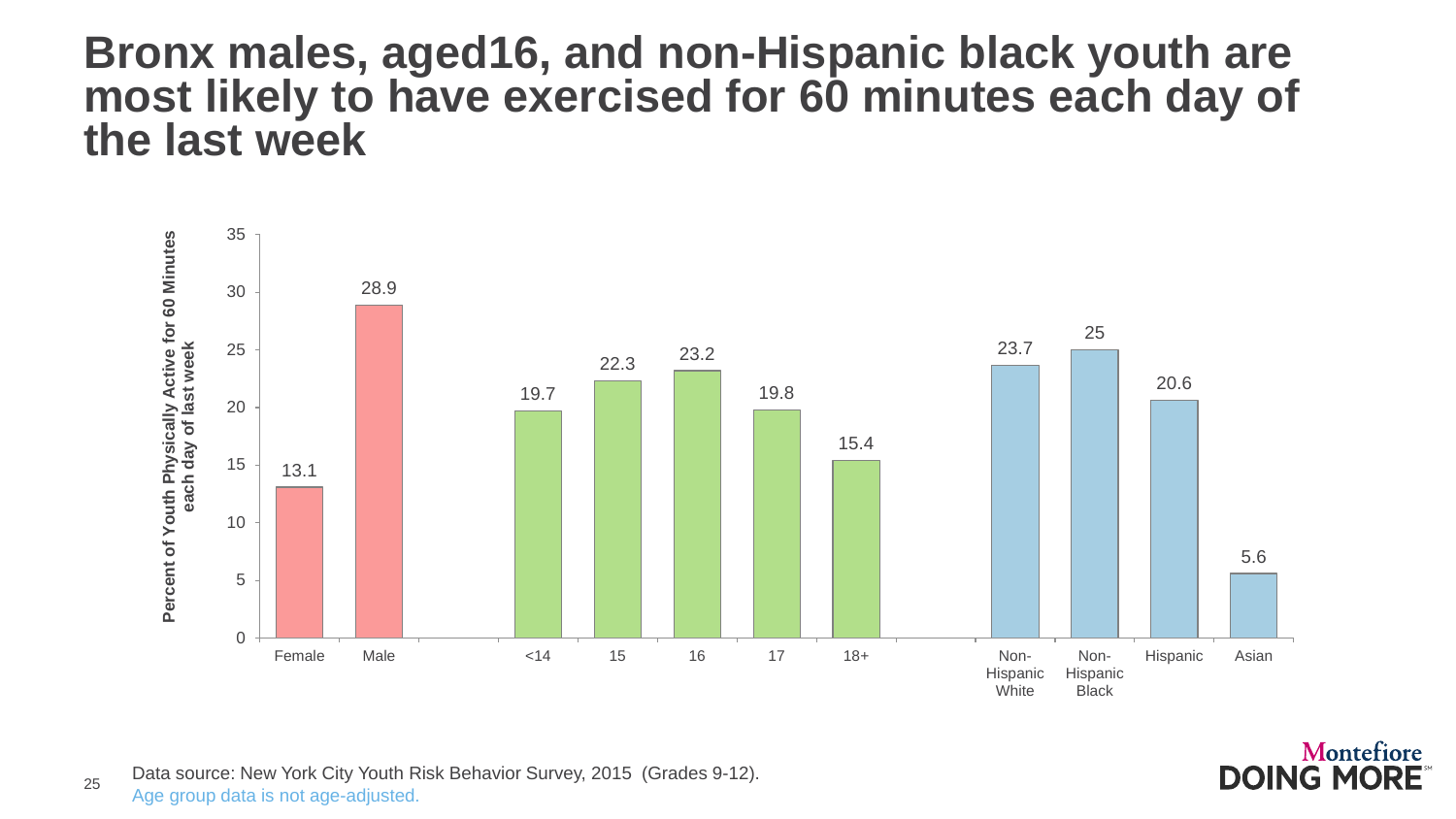## **Adult Exercise**

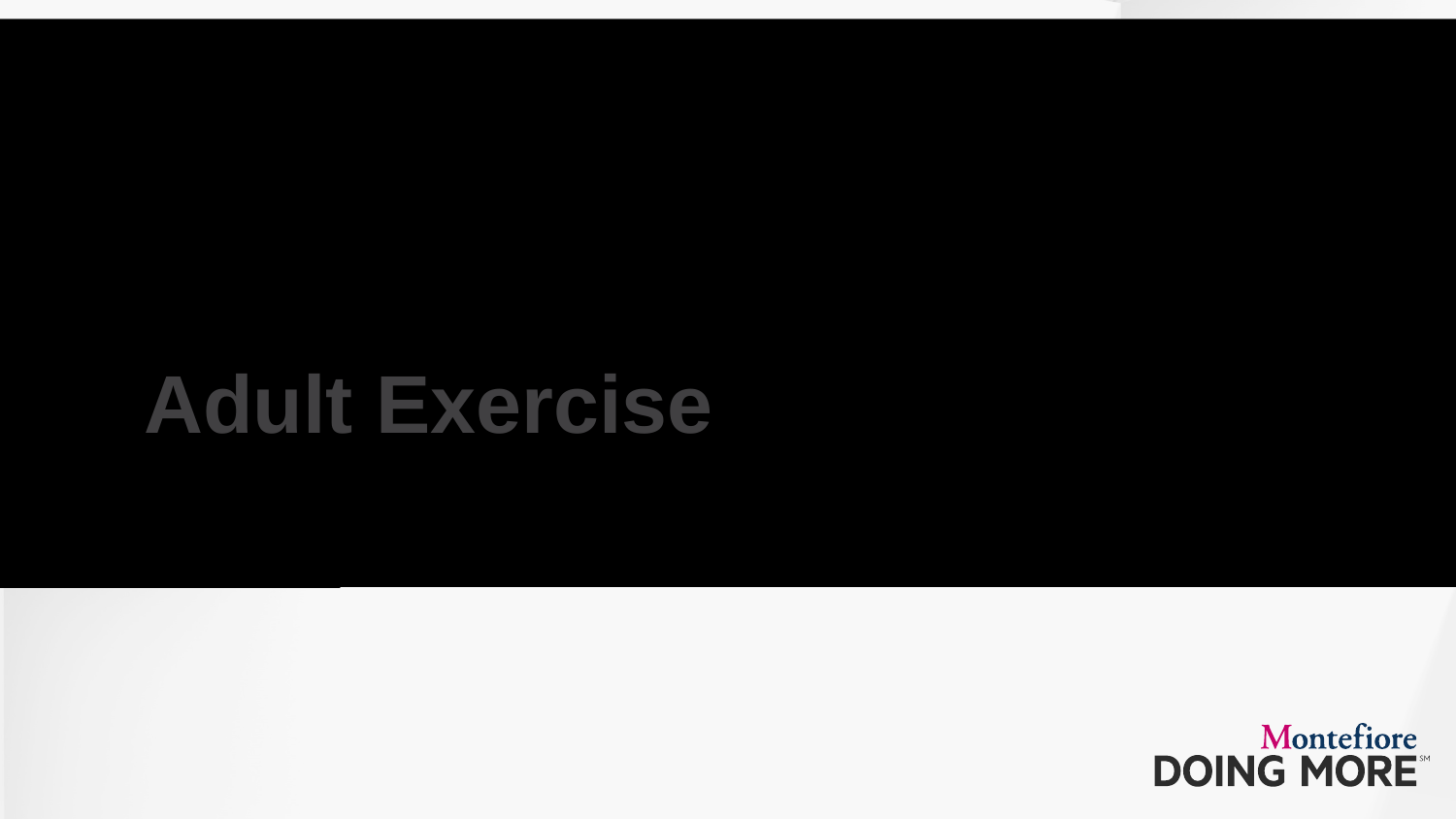### **The Bronx has the lowest percentage of adults that report exercising in the previous 30 days amongst all NYC boroughs**



**DOING MORE** 

27 Data source: Community Health Survey, 2002-2016. Data not collected or available for 2006 or 2007.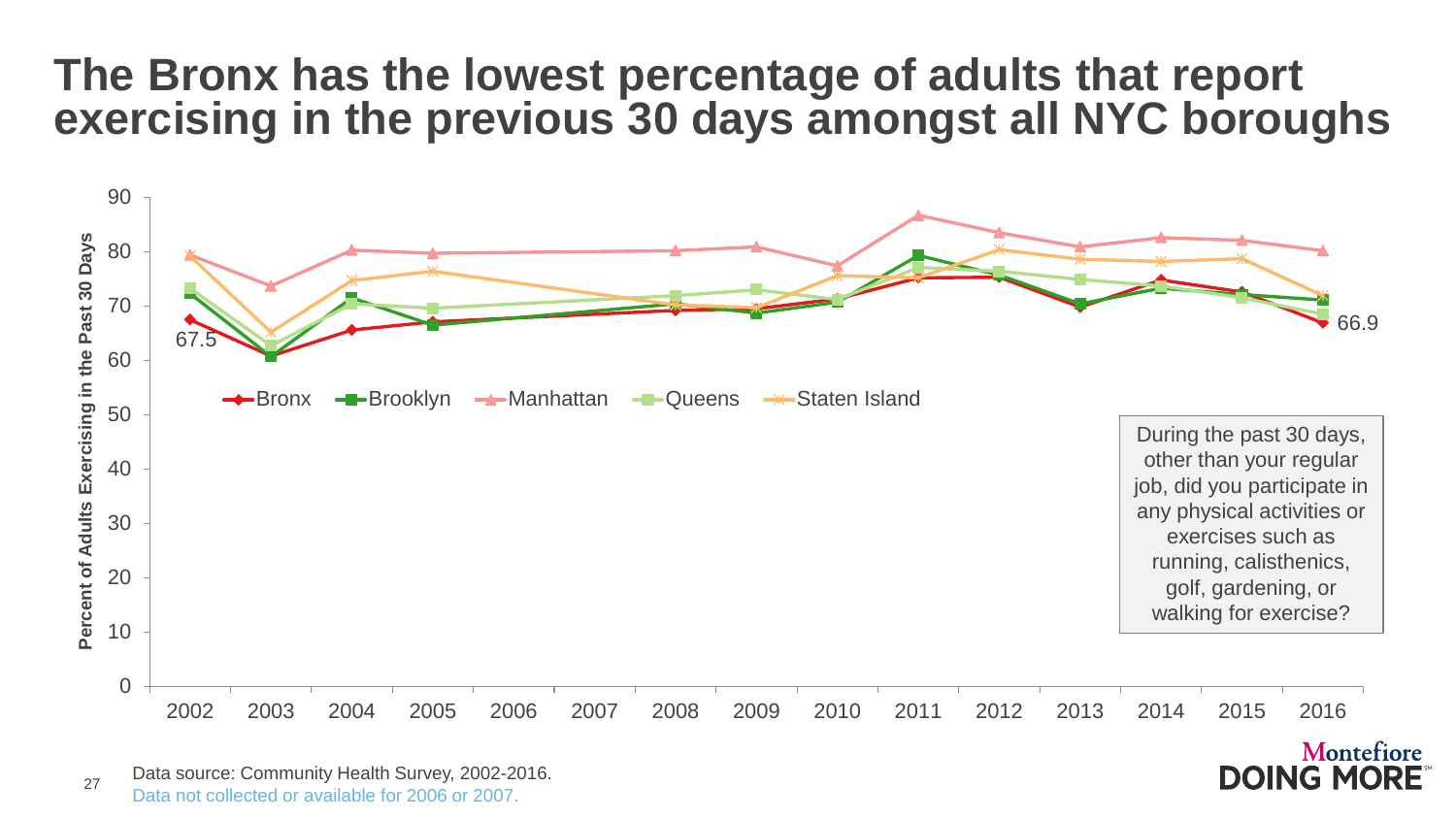### **More Bronx males report exercising in the past 30 days than Bronx females**



Montefiore **DOING MORE**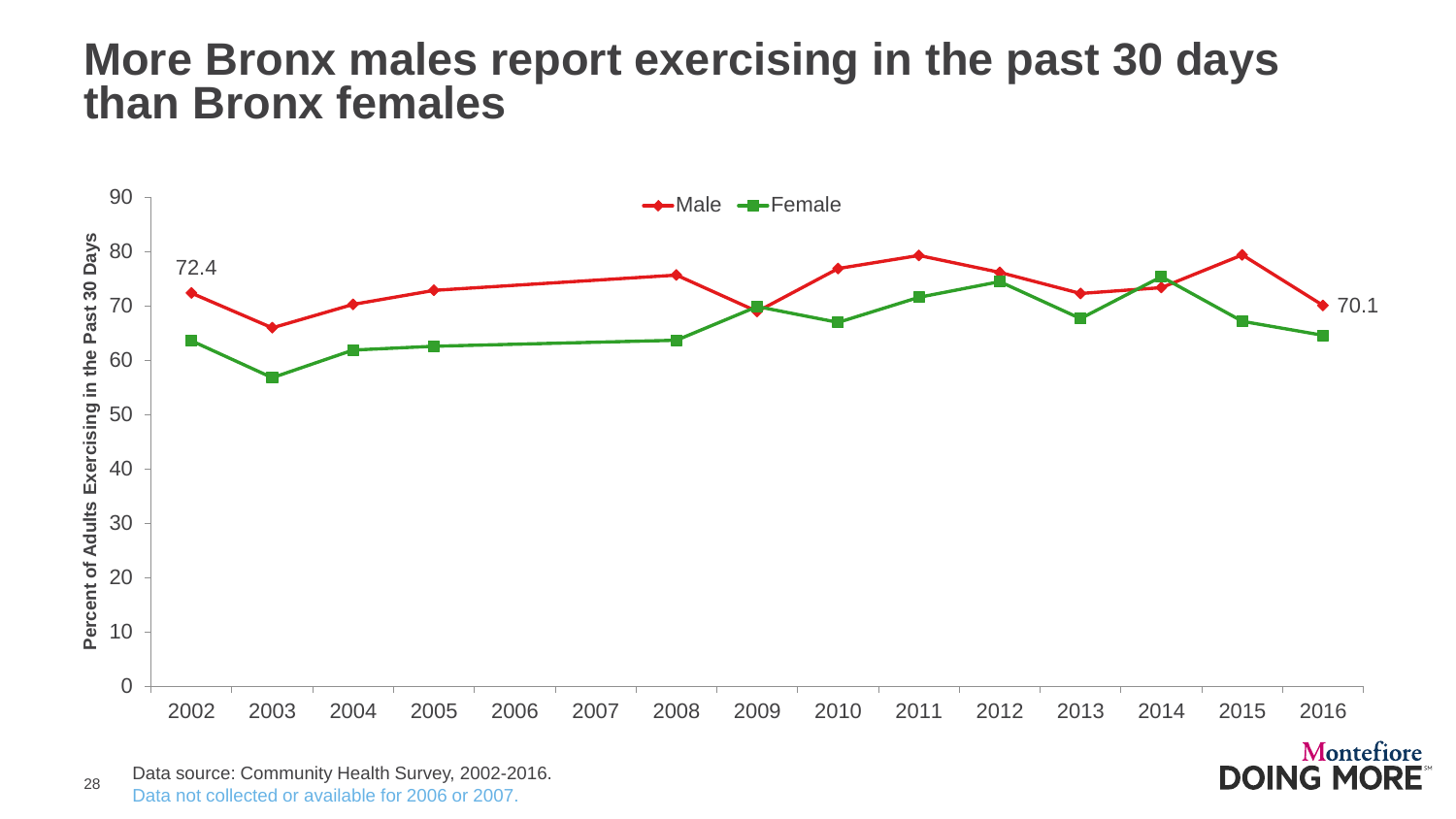### **Racial/ethnic disparities in physical activity have persisted**

![](_page_28_Figure_1.jpeg)

**DOING MORE** 

 Data source: Community Health Survey, 2002-2016. Data not collected or available for 2006 or 2007. Non-Hispanic White 2011 and 2012 data points are unstable.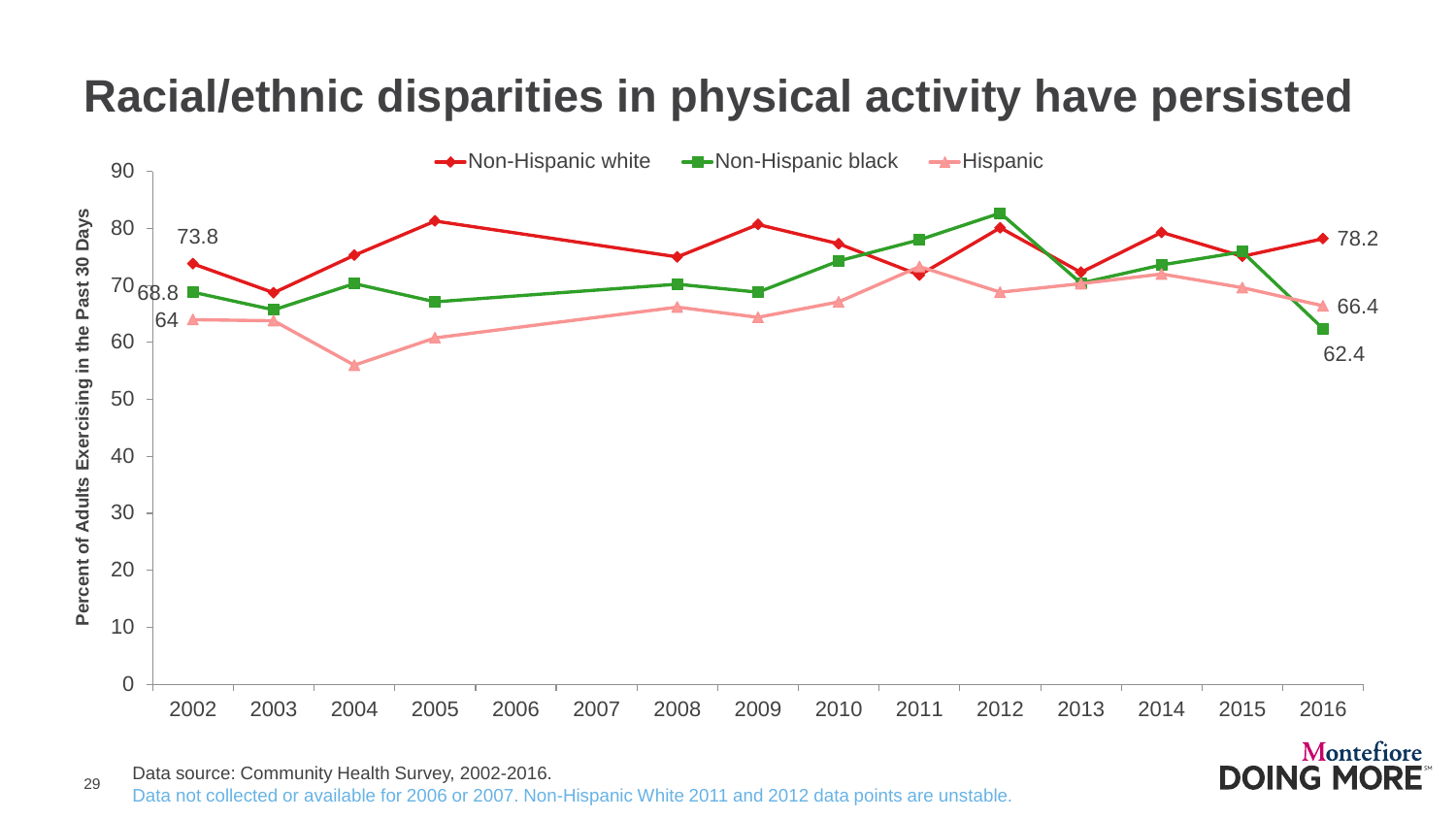### **Bronx adults 18-24, non-Hispanic white, in lowest poverty, and with college degrees are most likely to have exercised in the past 30 days**

![](_page_29_Figure_1.jpeg)

![](_page_29_Picture_2.jpeg)

Data source: Community Health Survey, 2016. Age group data is not age-adjusted.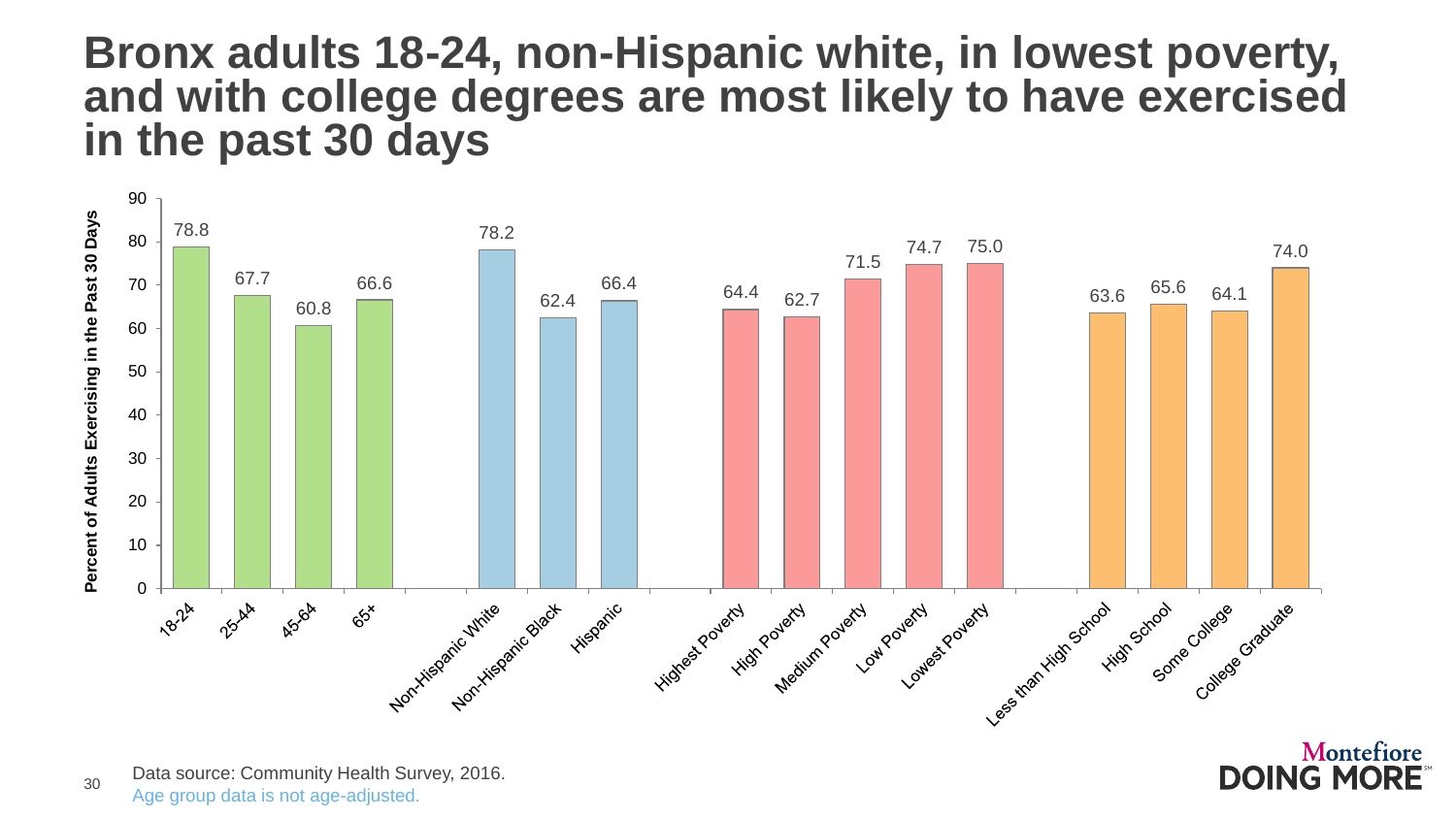## **Youth (Grades 9-12) Overweight and Obesity**

A note on defining overweight and obesity among youth As opposed to constant BMI cutoffs like those used for adults (e.g., BMI ≥30 = obese), child overweight and obesity is based on growth charts that depend on a child's age and sex using historical growth charts.

#### Childhood overweight is defined as having a BMI ≥85<sup>th</sup> percentile but

<95th percentile. Childhood obesity is defined as those with a BMI ≥95th percentile. Similar to adults, obesity refers to the highest risk state and overweight refers to an elevated risk state, but not as high-risk as obesity.

![](_page_30_Picture_4.jpeg)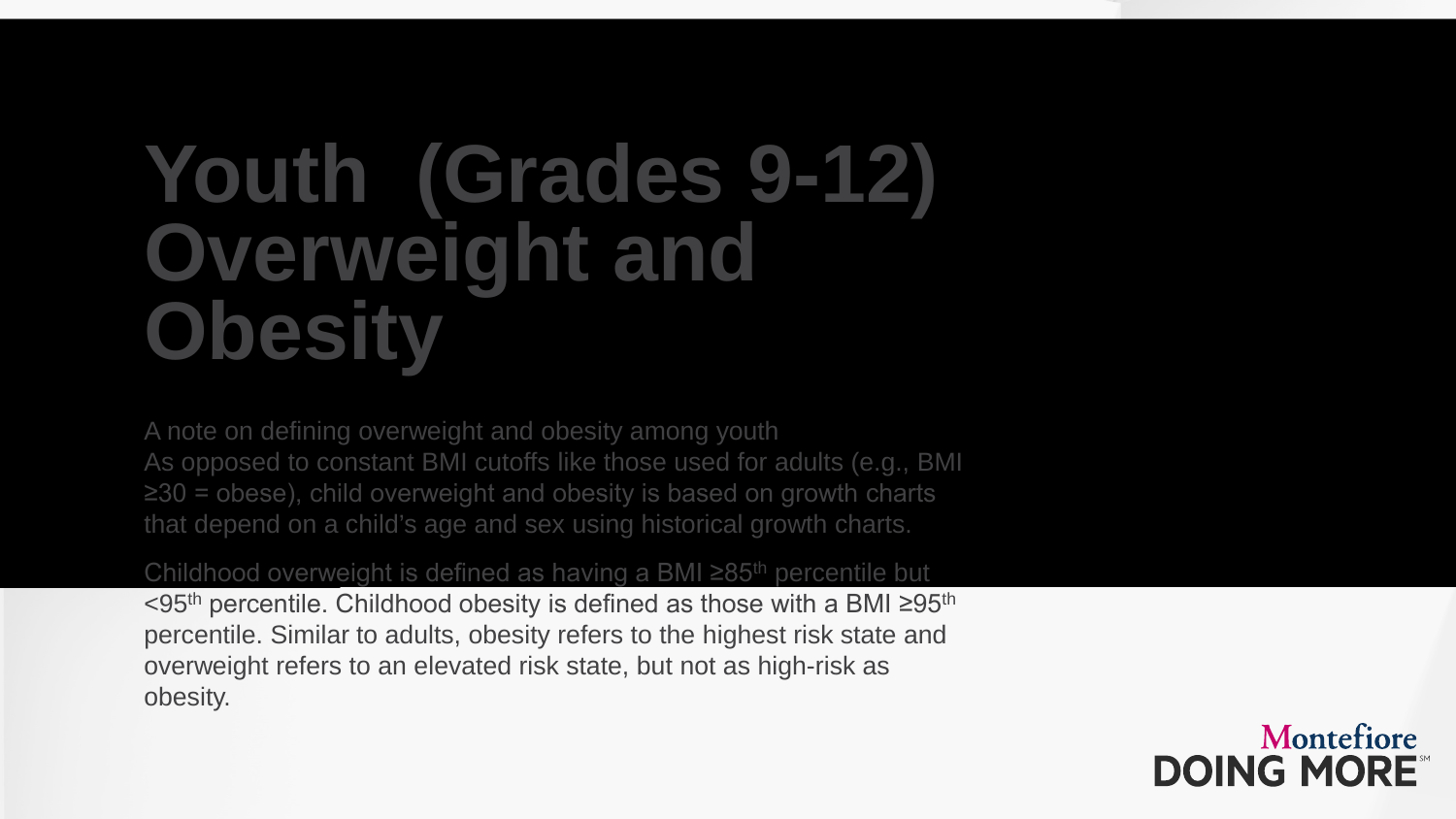### **The Bronx has the highest percent of obese youth compared to all NYC boroughs**

![](_page_31_Figure_1.jpeg)

**DOING MORE** 

32 Data source: New York City Youth Risk Behavior Survey, 2003-2015 (Grades 9-12). Data captured biennially and not available before 2003.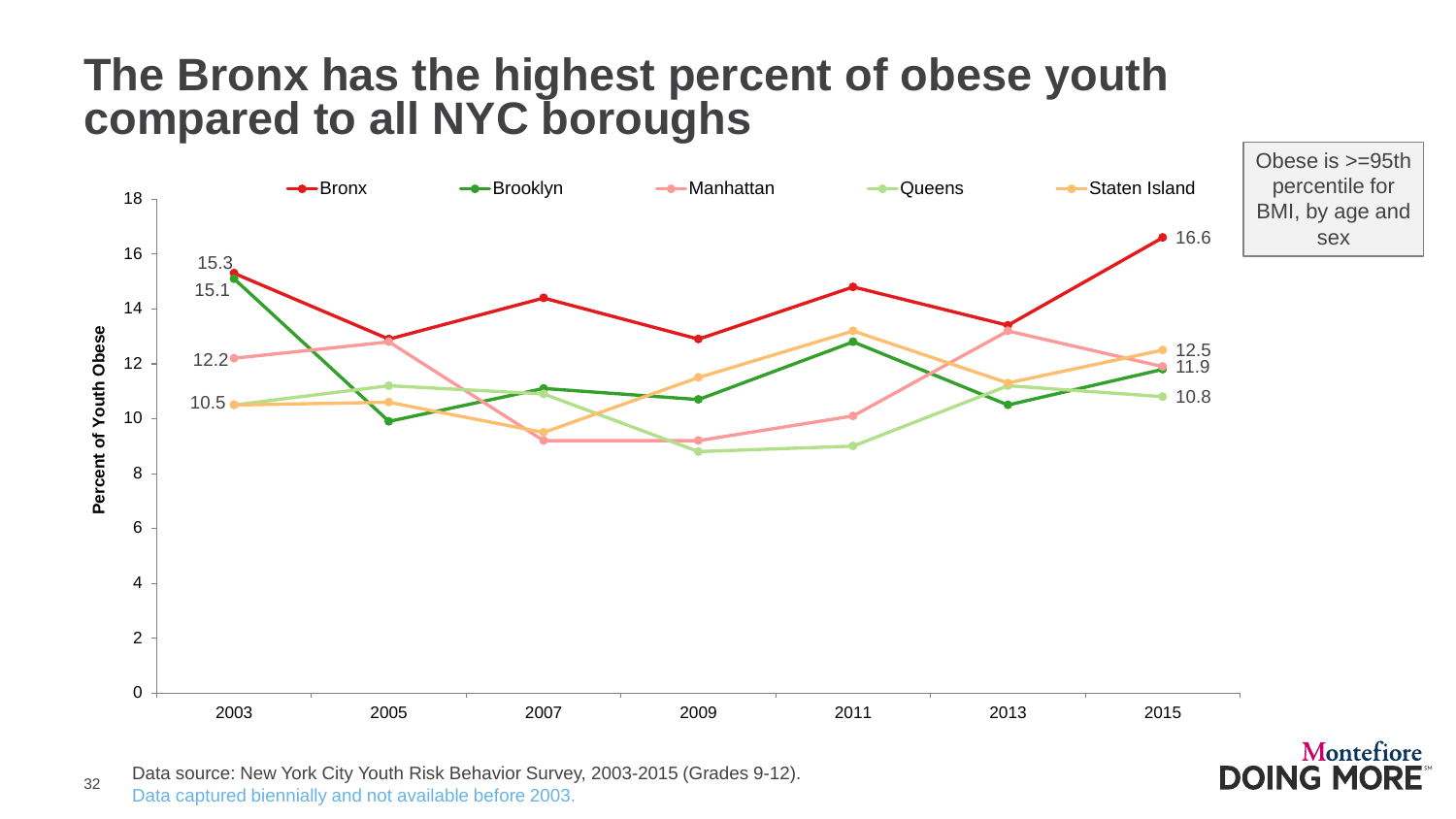### **Bronx Males are more likely to be obese than Bronx females**

![](_page_32_Figure_1.jpeg)

33 Data source: New York City Youth Risk Behavior Survey, 2003-2015 (Grades 9-12). Data captured biennially and not available before 2003.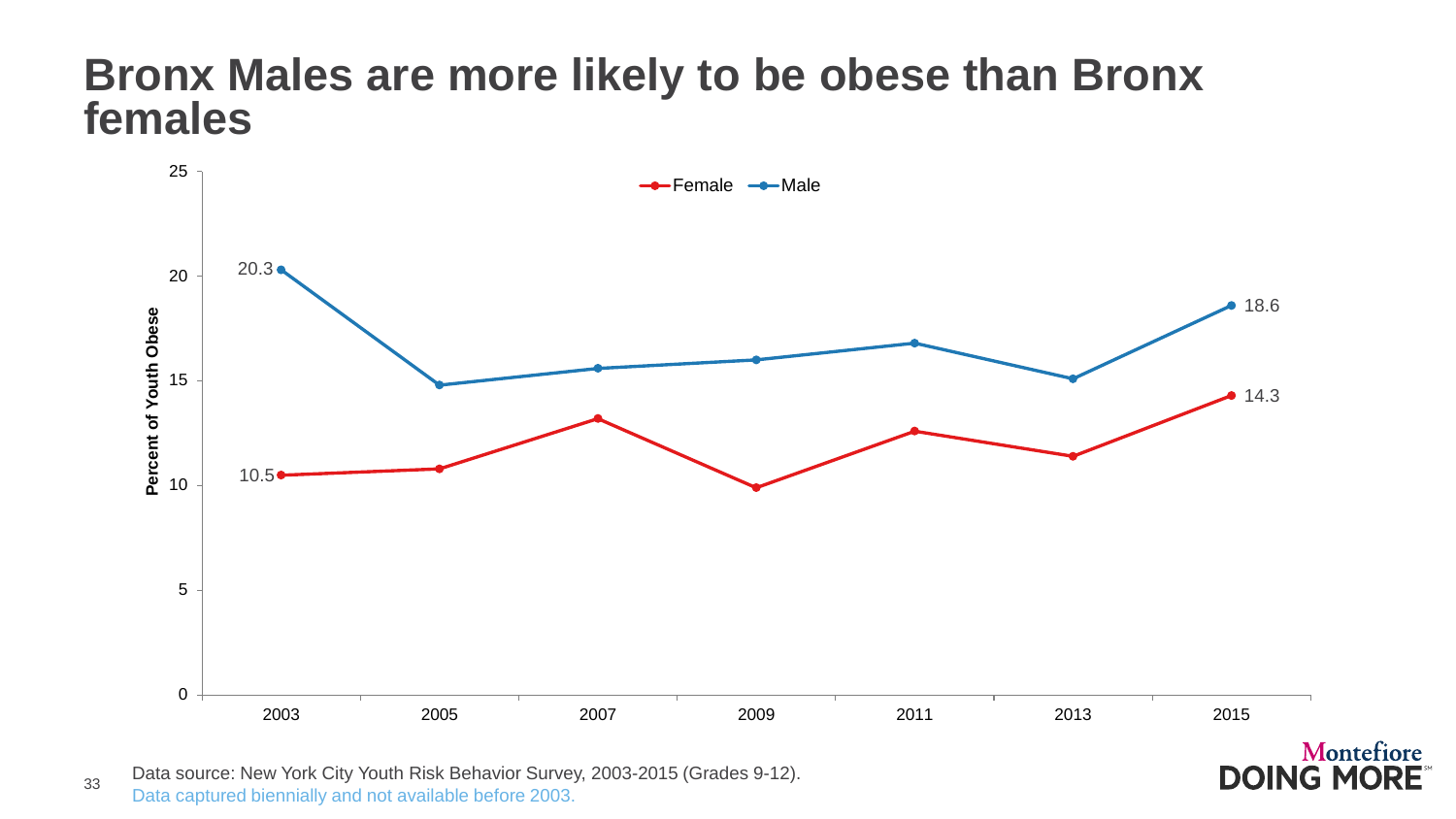### **Bronx males, 16 year olds, and Hispanic youth are the most likely to be obese**

![](_page_33_Figure_1.jpeg)

34 Data source: New York City Youth Risk Behavior Survey, 2015 (Grades 9-12). Data captured biennially and not available before 2007.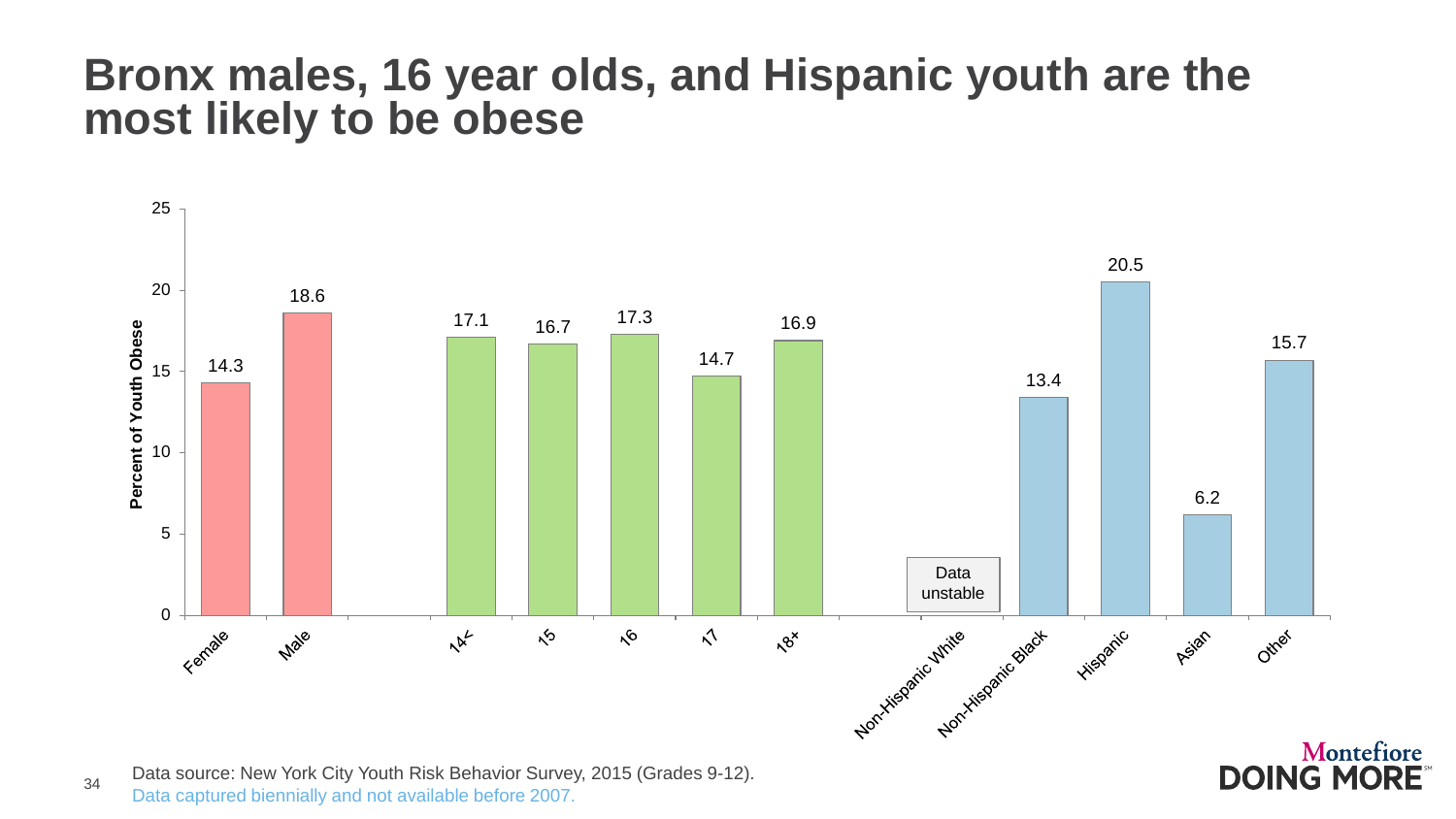### **The Bronx has the second highest percent of overweight youth compared to all NYC boroughs**

![](_page_34_Figure_1.jpeg)

**DOING MORE** 

35 Data source: New York City Youth Risk Behavior Survey, 2003-2015 (Grades 9-12). Data captured biennially and not available before 2003.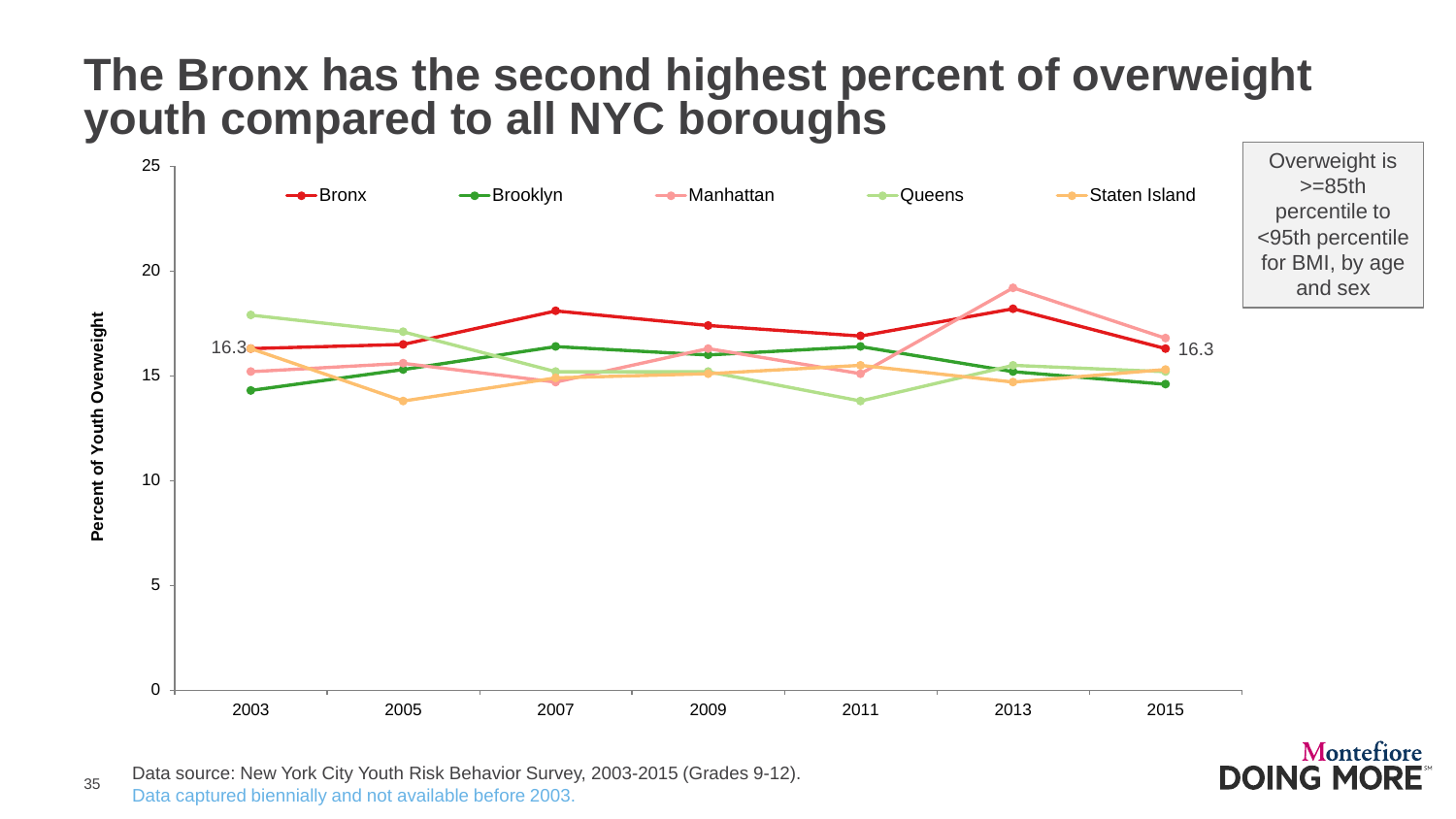### **More female youth are overweight than male youth in the Bronx**

![](_page_35_Figure_1.jpeg)

Montefiore

36 Data source: New York City Youth Risk Behavior Survey, 2003-2015. Data captured biennially and not available before 2003.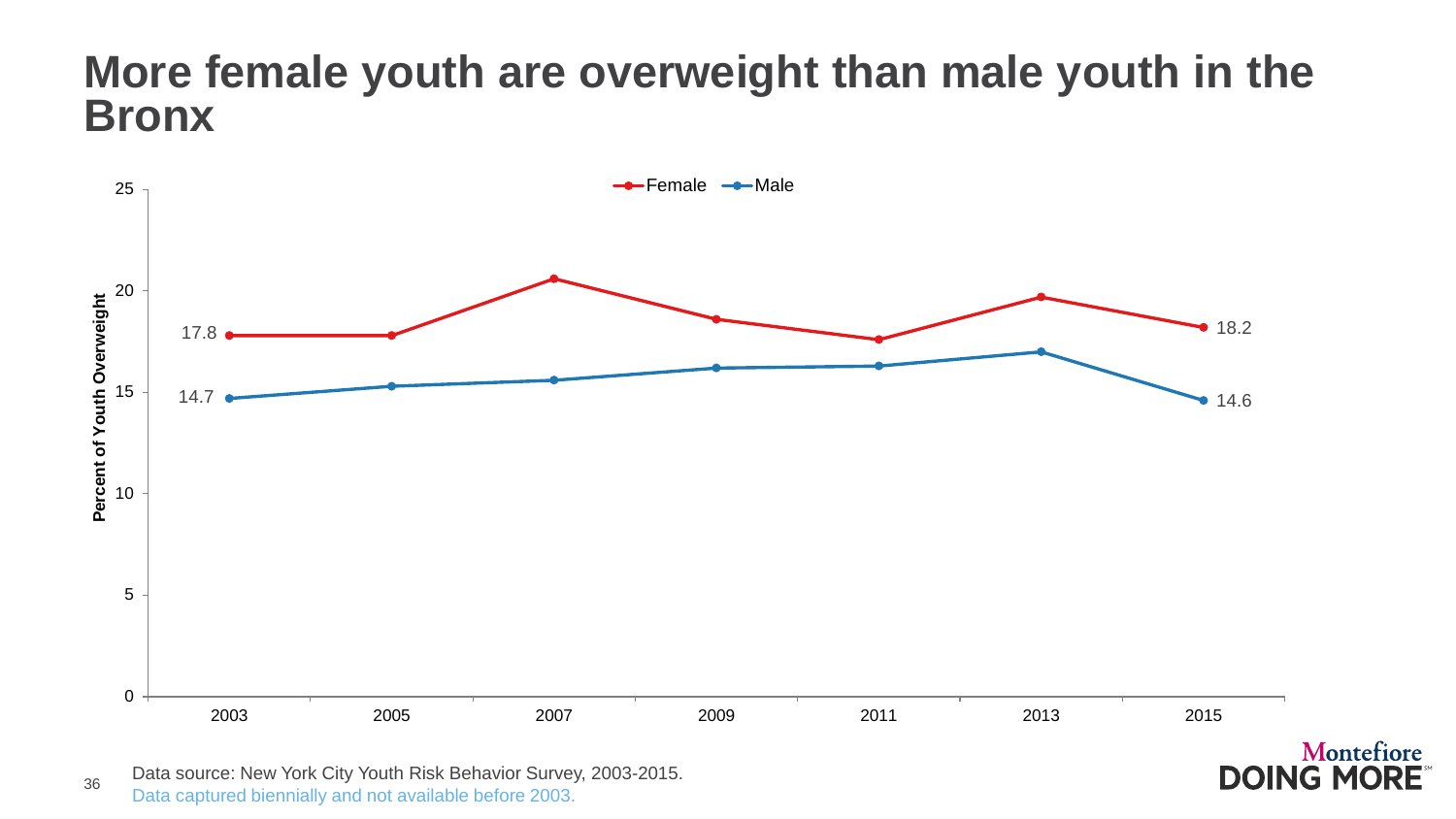### **Females, those 18 and older, and non-Hispanic black youth are the most likely to be overweight**

![](_page_36_Figure_1.jpeg)

37 Data source: New York City Youth Risk Behavior Survey, 2015. Data captured biennially and not available before 2007.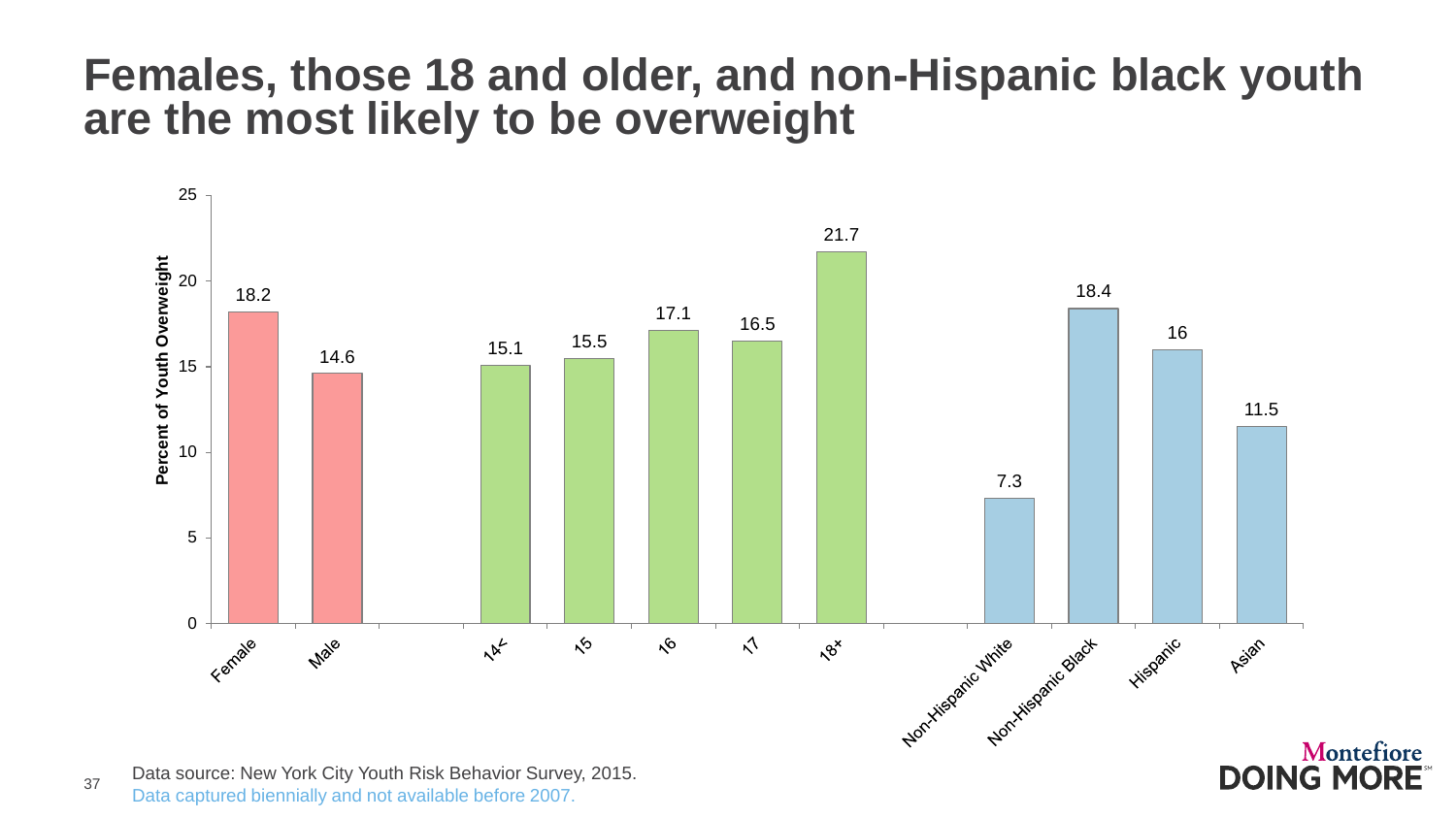## **Adult Overweight and Obesity**

![](_page_37_Picture_1.jpeg)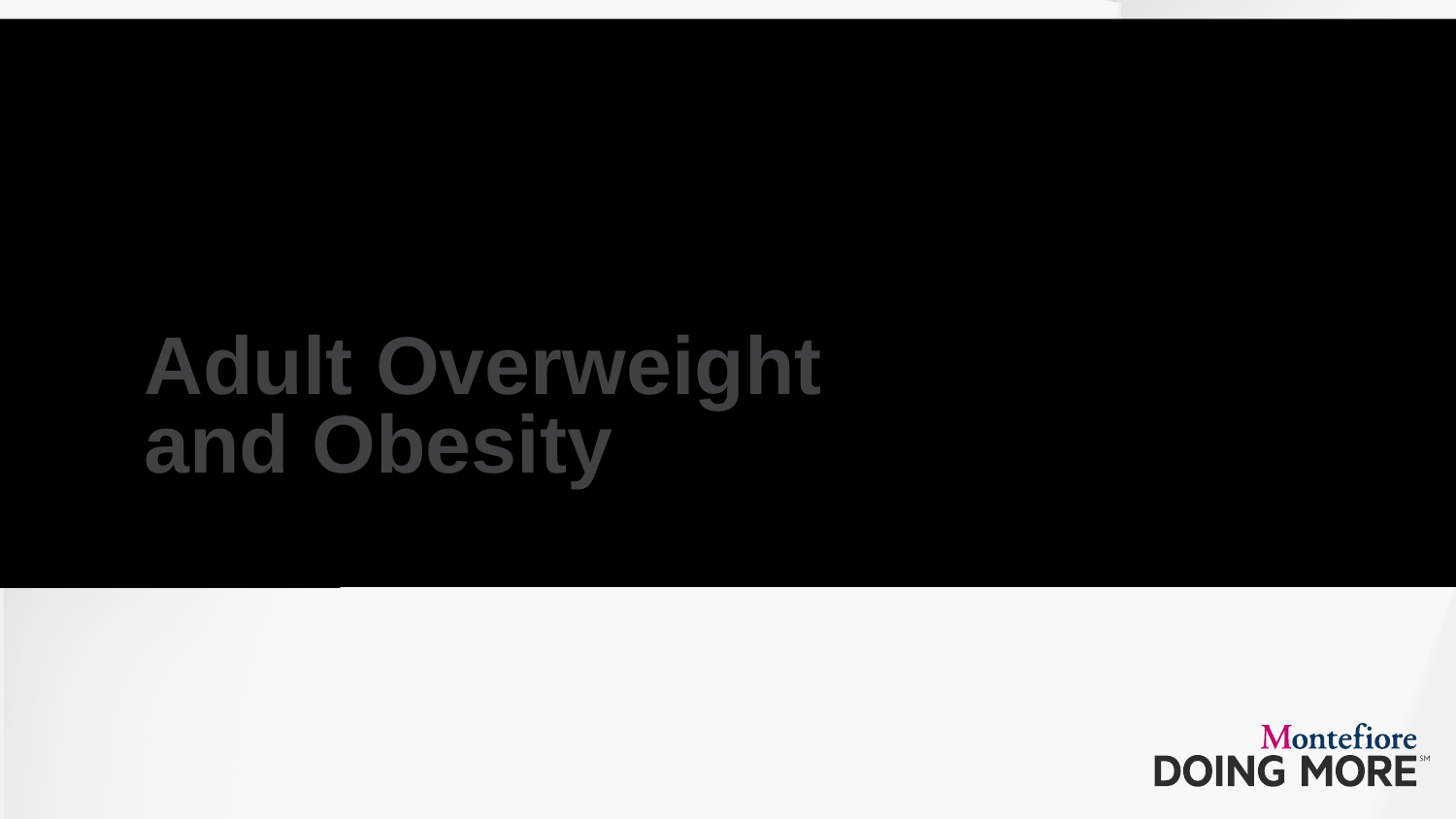### **The Bronx has the highest percent of obese adults of all NYC boroughs**

![](_page_38_Figure_1.jpeg)

**DOING MORE** 

<sup>39</sup> Data source: Community Health Survey, 2002-2016. Body Mass Index (BMI) is calculated based on respondents self-reported weight and height.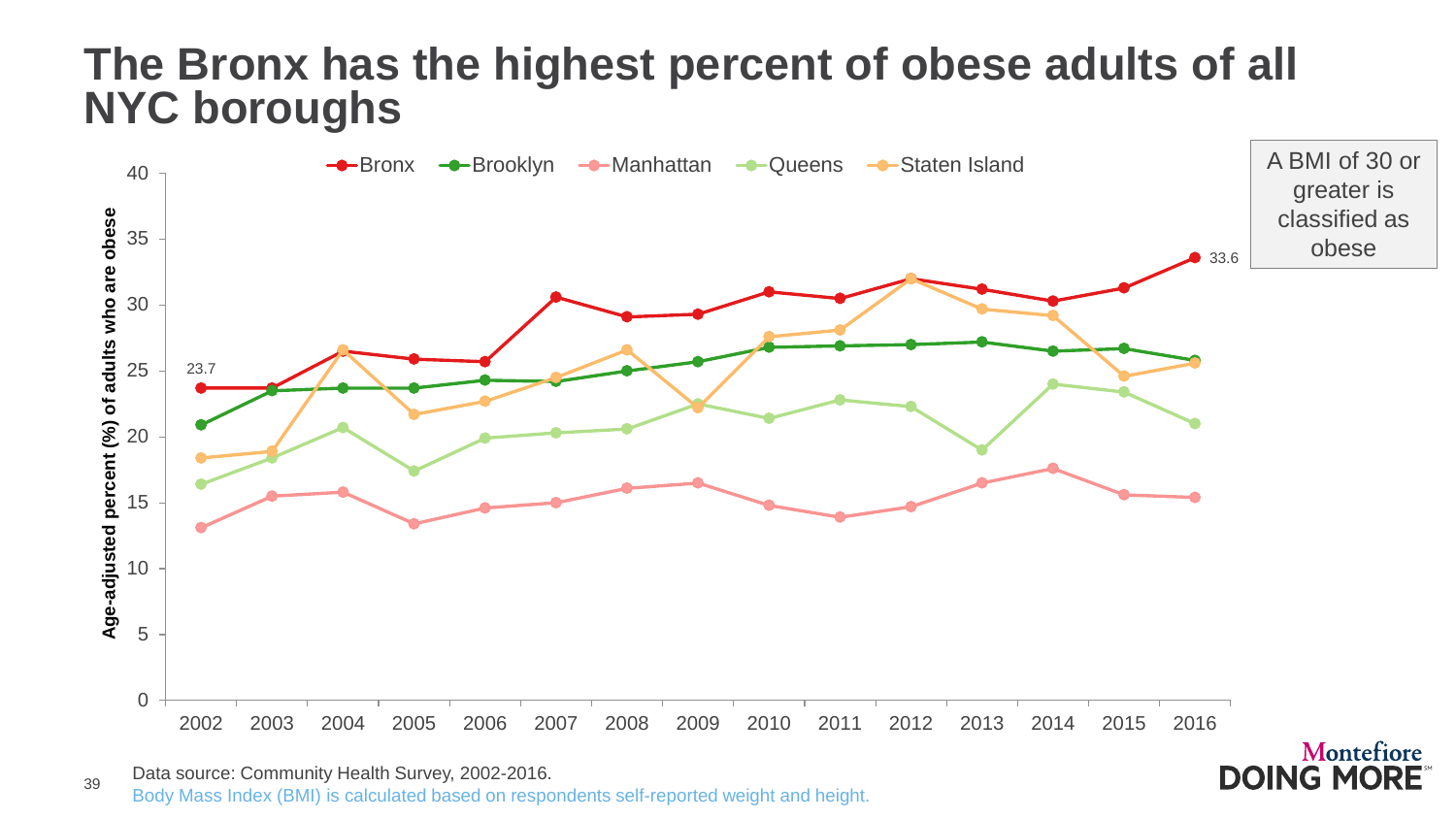### **Obesity is more common among women and individuals of lower socioeconomic status**

![](_page_39_Figure_1.jpeg)

Montefiore **DOING MORE** 

40 Data source: Community Health Survey, 2016. Age group data is not age-adjusted.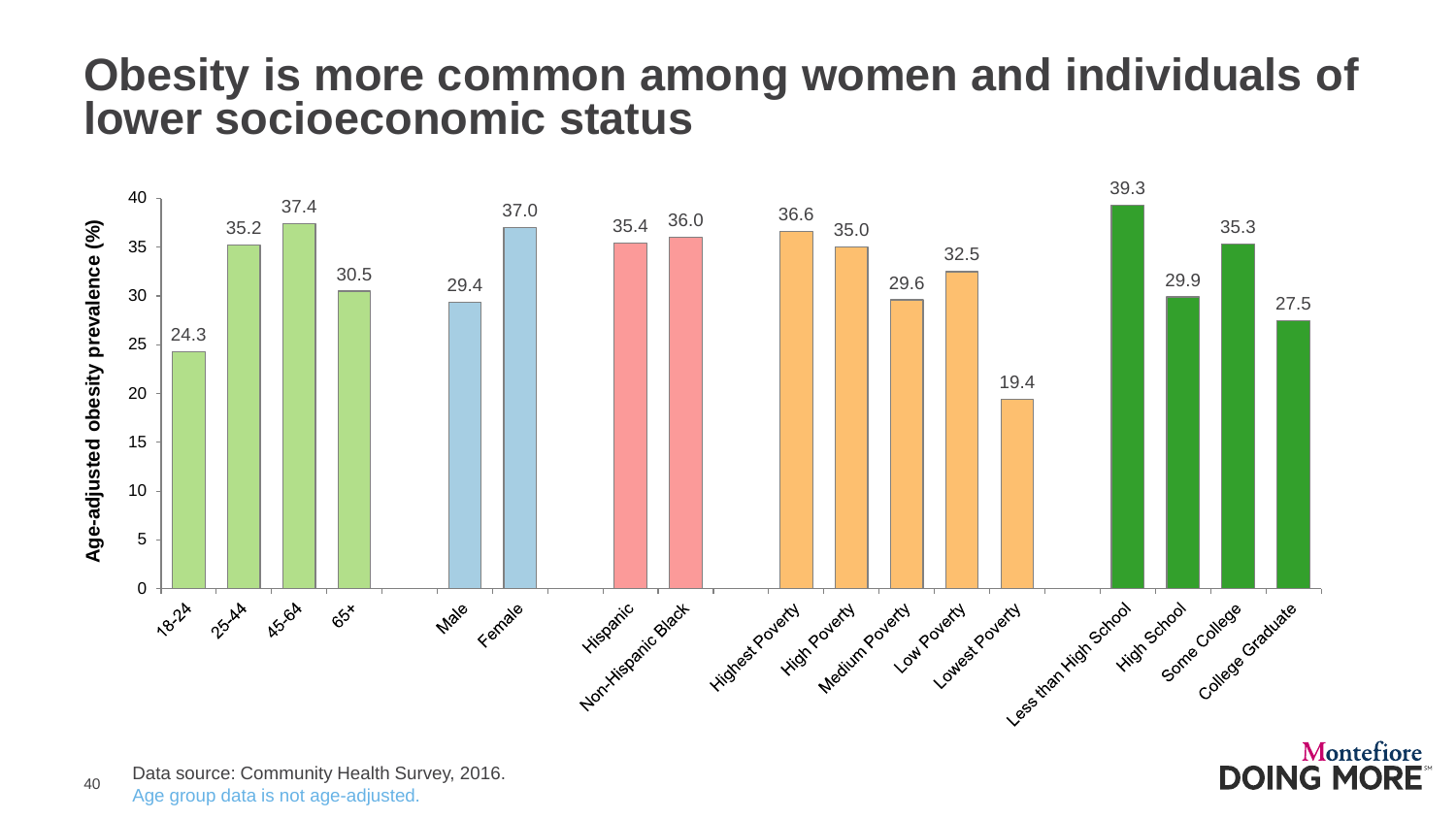### **Bronx females are more likely to be obese than Bronx males and obesity has increased in both groups**

![](_page_40_Figure_1.jpeg)

**DOING MORE** 

41 Data source: Community Health Survey, 2002-2016. Body Mass Index (BMI) is calculated based on respondents self-reported weight and height.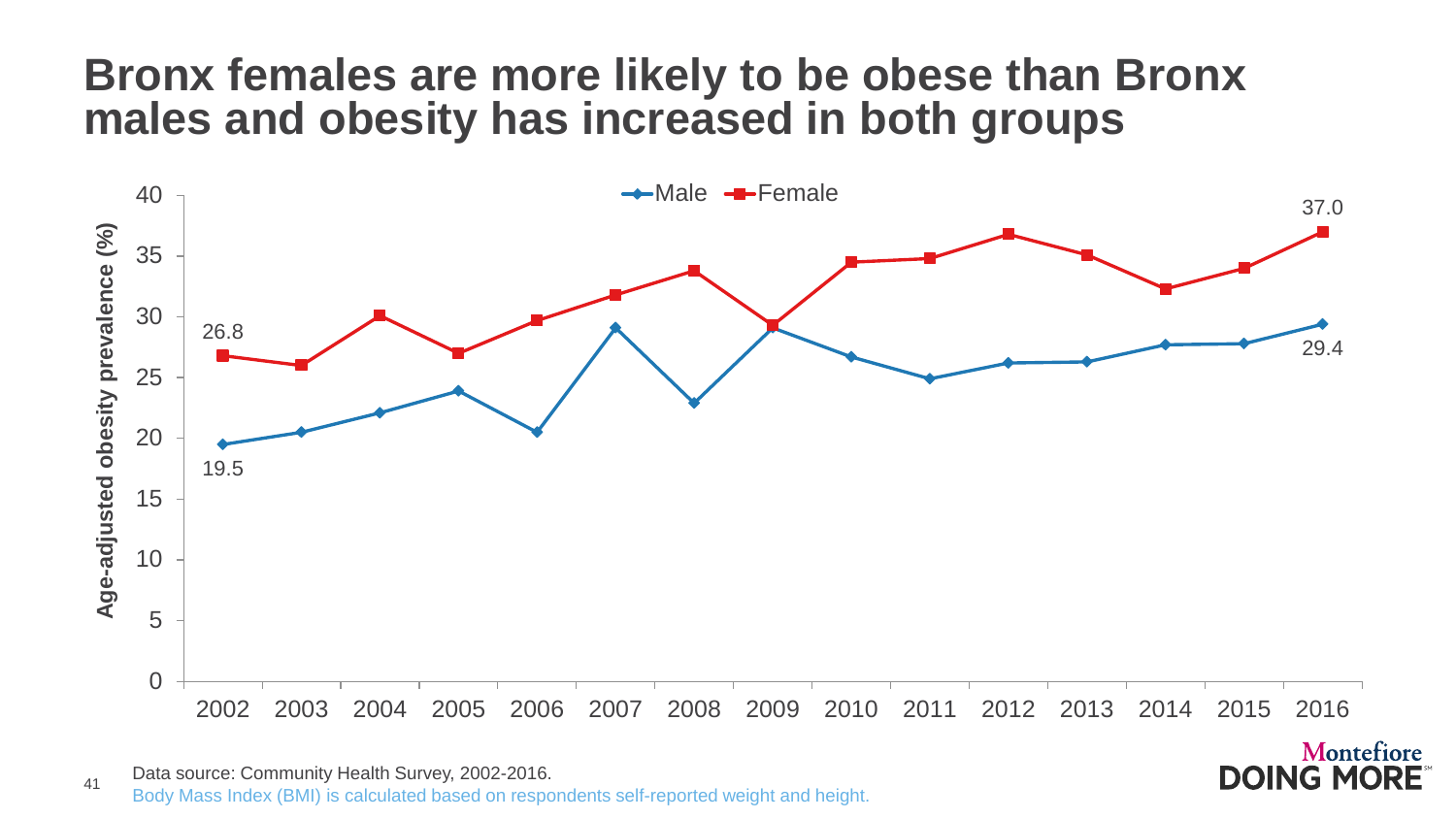### **Obesity is highest for Bronx adults aged 45-64, but the increase has been particularly dramatic for those 18-24y**

![](_page_41_Figure_1.jpeg)

42 Data source: Community Health Survey, 2002-2016. Body Mass Index (BMI) is calculated based on respondents self-reported weight and height.

![](_page_41_Picture_3.jpeg)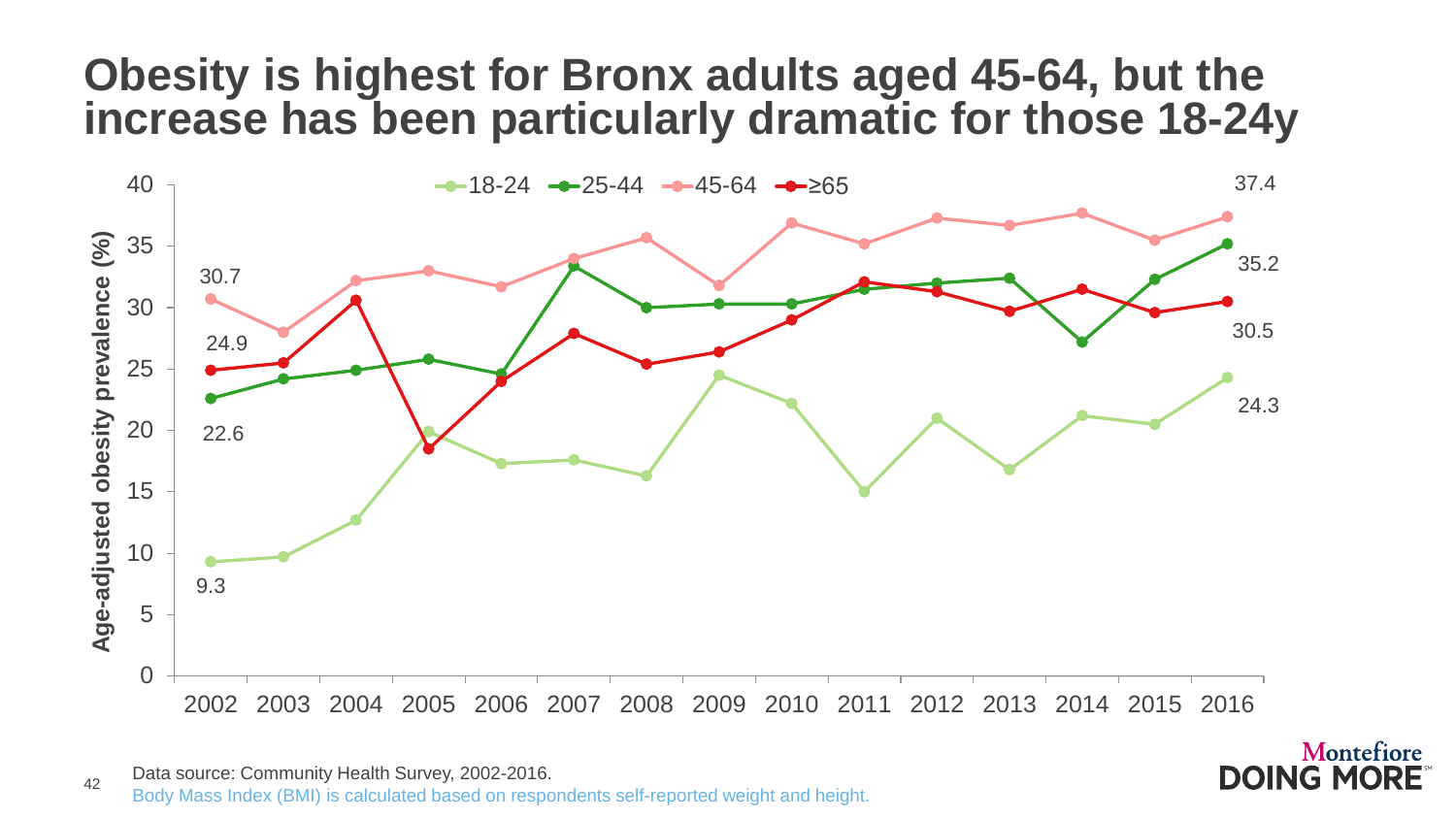### **Trends in adult obesity have increased for all race/ethnicity groups in the Bronx and disparities have remained constant**

![](_page_42_Figure_1.jpeg)

Data source: Community Health Survey, 2002-2016.

Data for non-Hispanic whites living in the Bronx is not presented in years that the estimate is statistically imprecise. Body Mass Index (BMI) is calculated based on respondents self-reported weight and height.

![](_page_42_Picture_4.jpeg)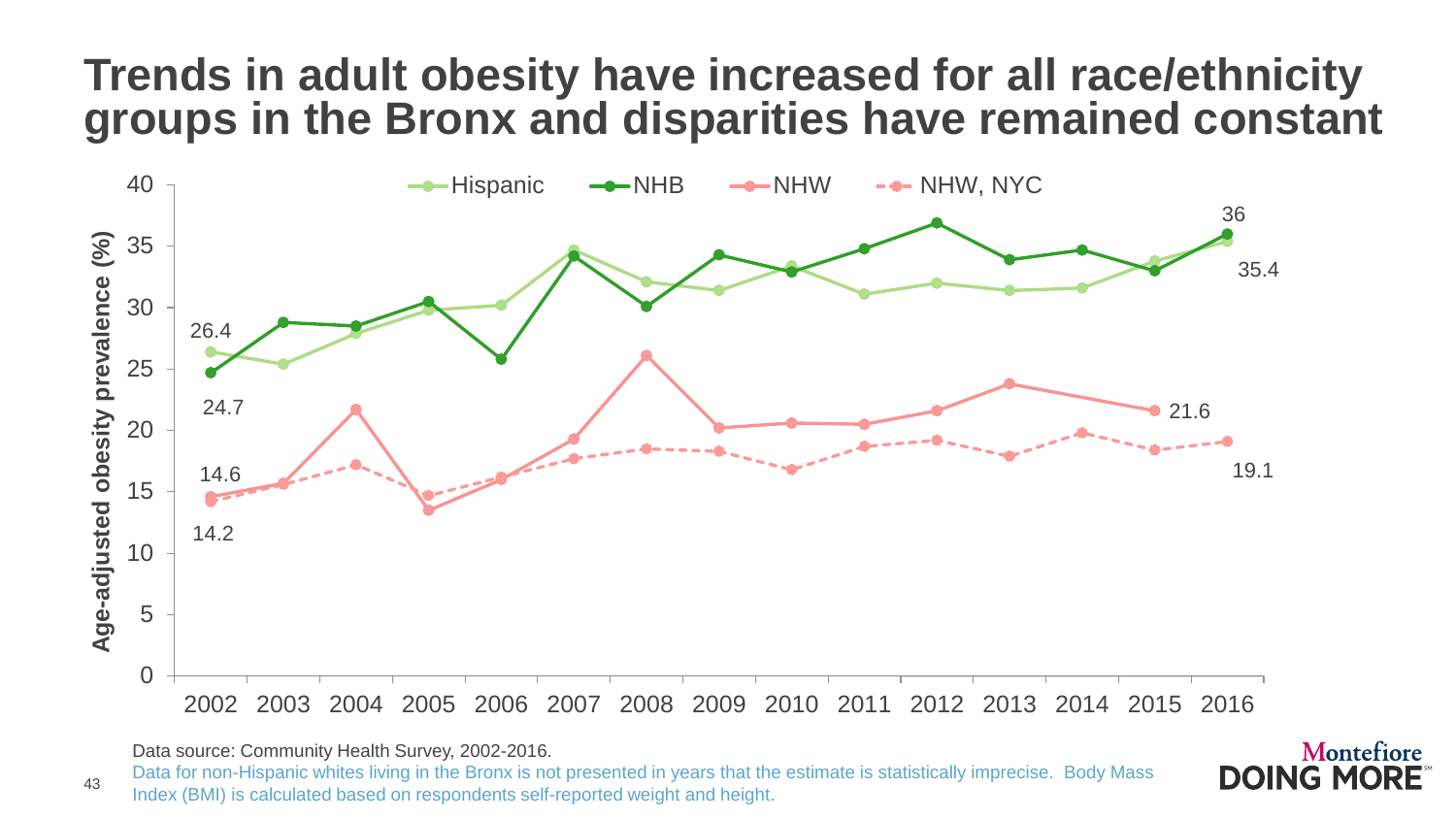### **The Bronx has the second highest percent of overweight adults of all NYC boroughs**

![](_page_43_Figure_1.jpeg)

![](_page_43_Picture_3.jpeg)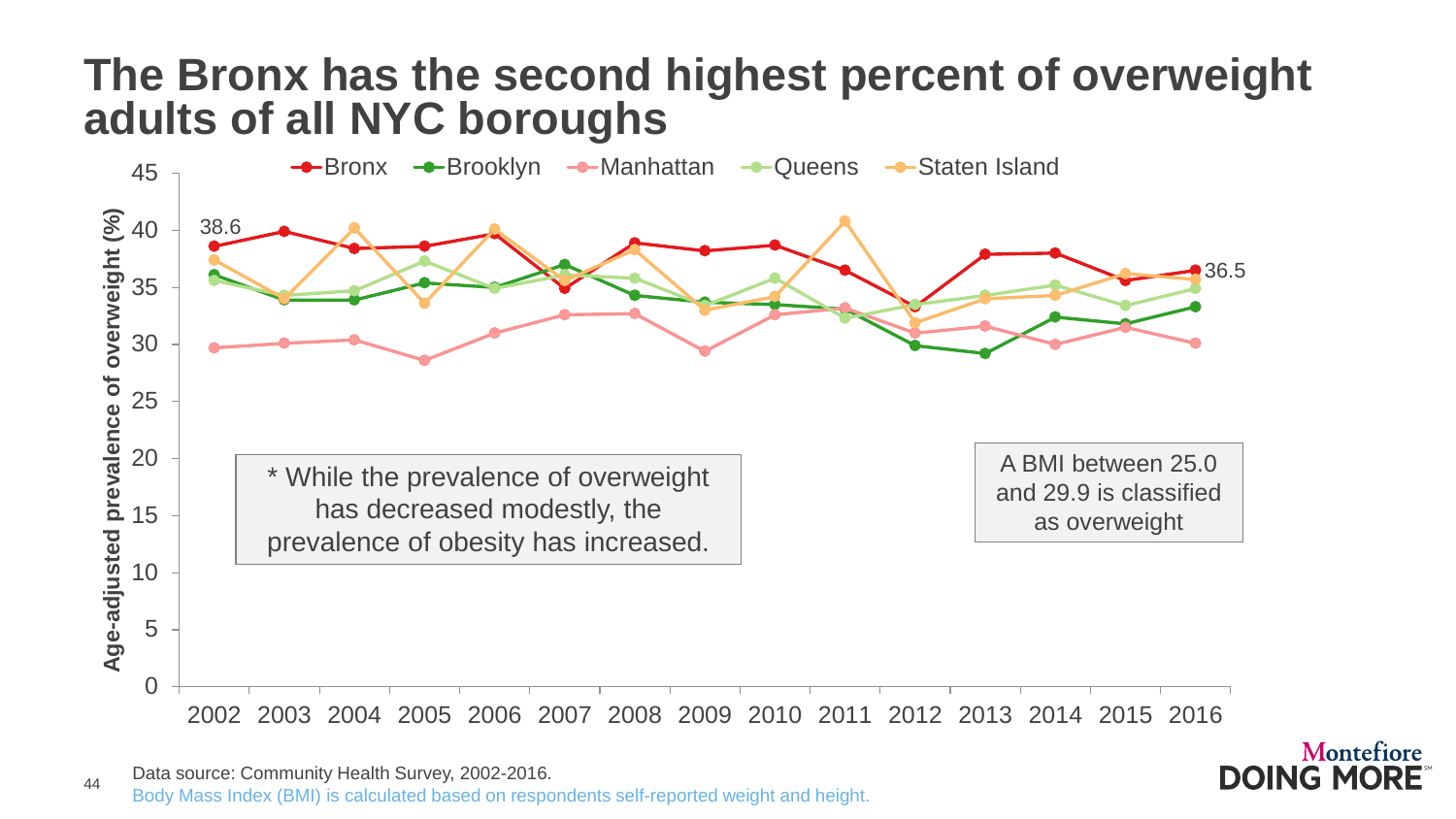### **Bronx males are more likely to be overweight than females, and the prevalence of overweight has decreased modestly\***

![](_page_44_Figure_1.jpeg)

**DOING MORE** 

45 Data source: Community Health Survey, 2002-2016. Body Mass Index (BMI) is calculated based on respondents self-reported weight and height.